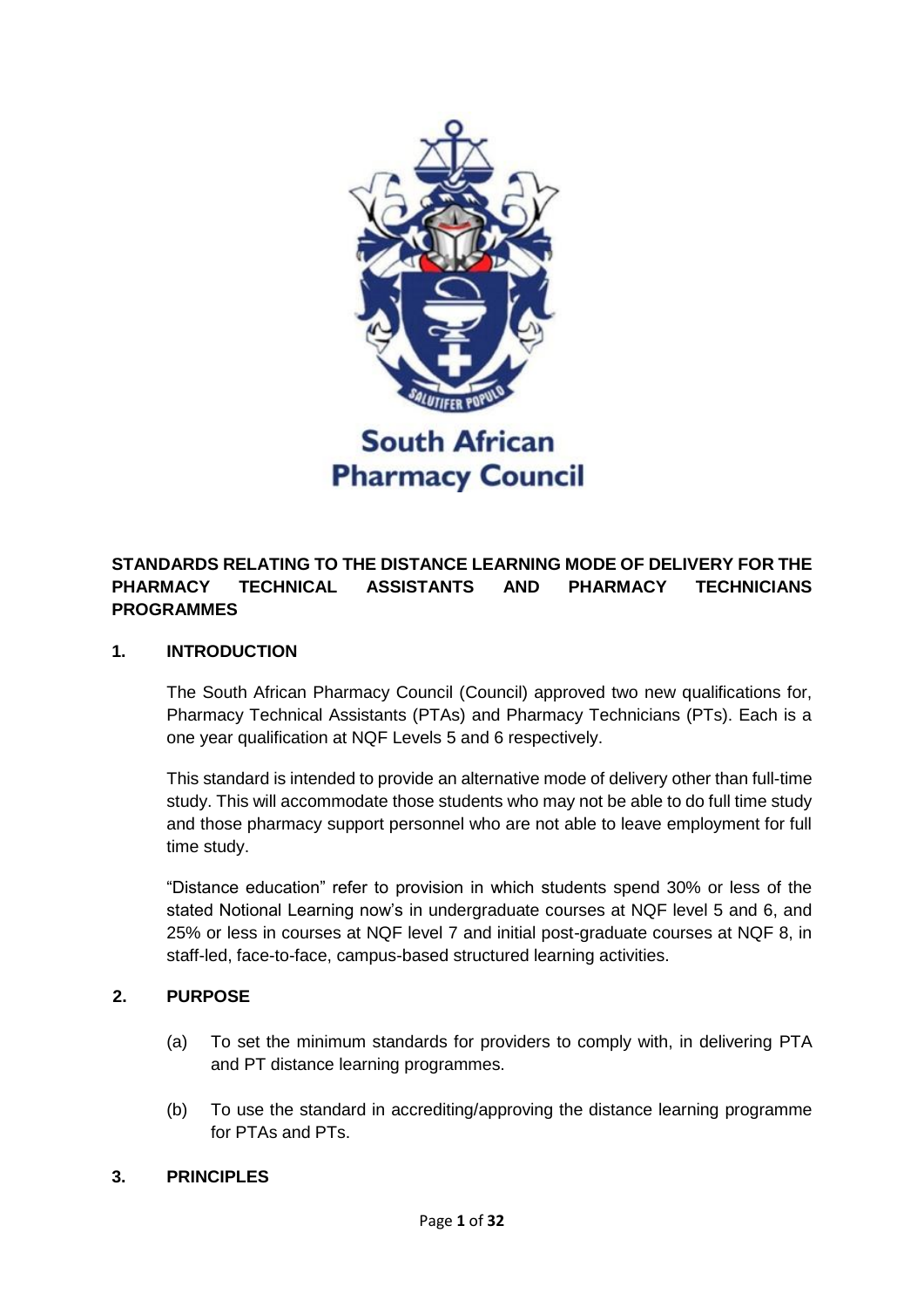- (a) This standard should not deviate from the existing qualification, curriculum outline and Good Pharmacy Education Standards as approved by Council.
- (b) Use of this standard should promote the application of the principles of good governance in the process of the evaluation of curricula submitted to Council for approval.
- (c) These standards should be in line with Education and Training related legislation.
- (d) Providers are responsible for workplace / experiential site learning.
- (e) Students must come out with the same competencies as full time students.
- (f) Students must get adequate support.
- (g) Students must display professionalism and ethics.
- (h) Students are expected to have, face-to-face contact time with the provider and any other form of contact as it may be deemed fit by Council.

### **4. GENERAL**

### **4.1 PROGRAMME ADMINISTRATION**

- (a) The provider must be registered with the Department of Higher Education and Training (DHET) as a Higher Education and Training (HET) provider before applying for accreditation/approval.
- (b) PTA and PT training programmes must be delivered by provider in collaboration with the experiential sites in community, institutional, wholesale and manufacturing pharmacy categories.
- (c) The accredited/approved provider and experiential site must have a written agreement.
- (d) The accredited/approved provider must take responsibility for experiential site rotation of students in community, institutional, wholesale and manufacturing pharmacies.
- (e) The students must be supervised by pharmacists in the experiential site and the provider must have written agreements with supervisors who are accountable to the provider.
- (f) The supervising pharmacist to student ratio at the experiential site must not exceed 1:13.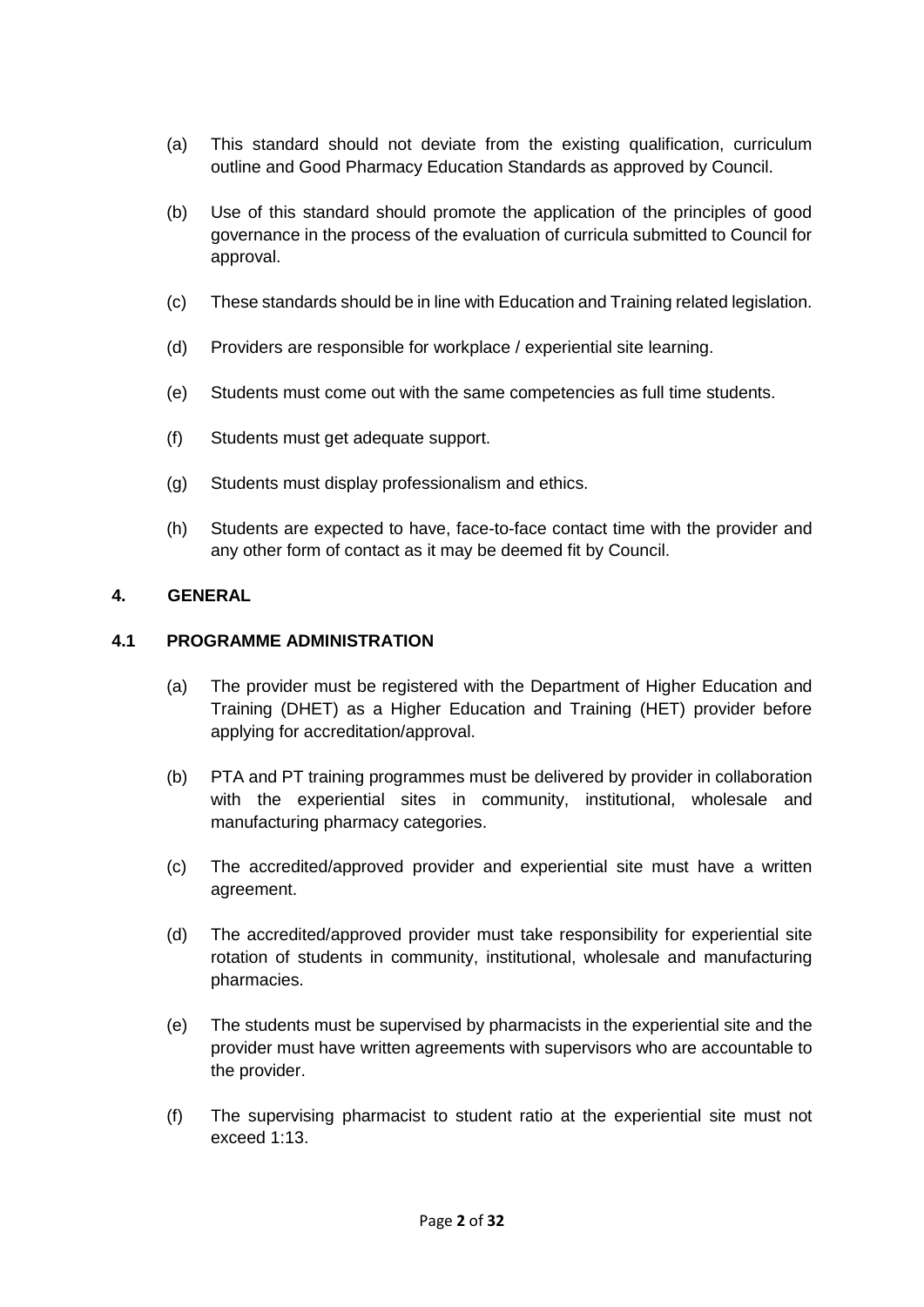- (g) The provider must have study areas, reference libraries and laboratory facilities in accordance to the Good Pharmacy Education (GPE) to deliver the outcomes and these facilities must be readily accessible to students.
- (h) The accredited/approved provider must appoint a programme co-ordinator who is a pharmacist to direct all aspects of the PTA/PT training programme and must report to the Designated Pharmacist if it is a different person.
- (i) Programme co-ordinators must coordinate and organise activities at the experiential sites, including assessing their suitability, liaising with supervisors of students at the experiential sites, visiting students while they are involved in the experiential sites, arranging for assessment processes, and generally overseeing and supporting students in the experiential sites.
- (j) Programme co-ordinators must integrate, as appropriate, a range of student support mechanisms provided by the provider as well as those provided by the experiential sites.
- (k) The provider must have policies and standard operating procedures (SOPS) in accordance to the GPE. The following policies and SOPS must be in place-
	- (i) Human Resources (HR) Policy
	- (ii) Student Policy
	- (iii) Financial Policy in line with International Financial Reporting Standards (IFRS)
	- (iv) Administration Policy
	- (v) Assessment policy
	- (vi) Certification Policy
	- (vii) Progression policy
	- (viii) Appeals policy
	- (ix) Occupational Health and Safety (OHS) Act certificate
- (l) The experiential site must be a grade-A pharmacy.
- (m) Students must be supported to acquire the necessary skills and experience within the determined duration of training through induction, effective supervision, appropriate and realistic workload, personal support and time to learn.
- (n) The provider must have a plan in place to ensure that students are not disadvantaged in case of closure or other reasons.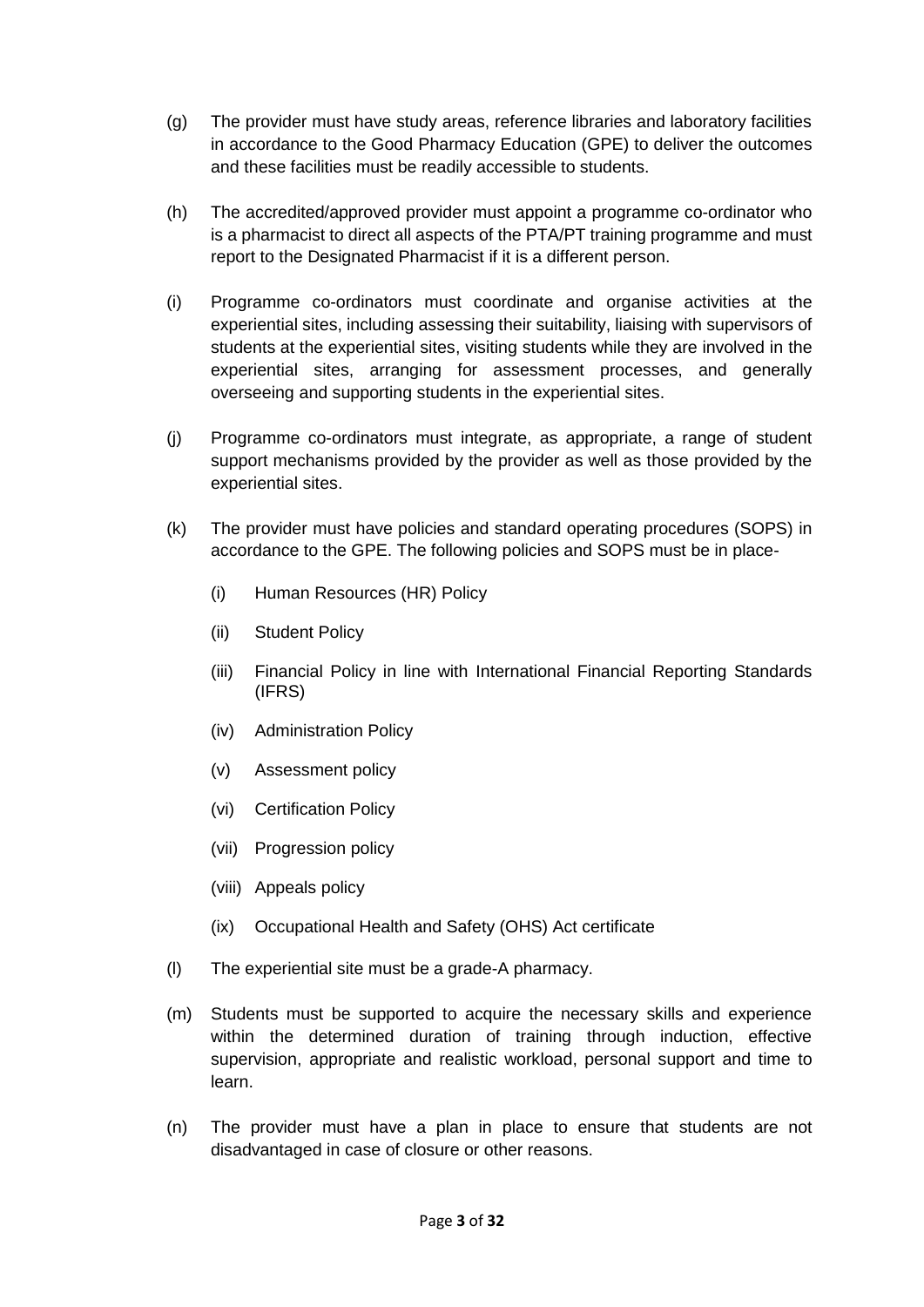### **4.2 Human resources**

- (a) The academic staff to student ratio at the provider site must not exceed 1:25.
- (b) The provider must provide adequate support staff to handle student correspondence, appointments, travel arrangements and records.

### **4.3 Physical resources**

The provider must provide physical resources as prescribed under Minimum Standards for Facilities and Resources: Higher Education and Training in the GPE.

#### **4.4 Institutional learning support systems**

The provider must make available to students the university's learning support systems, information and communication technology services, counselling services and other ancillary supports while they are on experiential placement, as an integral part of the curriculum design.

#### **4.5 Pedagogical approaches through work integrated learning (WIL)**

- (a) The PTA / PT learning programmes must have all three learning approaches listed in the table below and must ensure that the programmes are accessible.
- (b) The communication media used for the learning approaches must be appropriate for the content to be delivered and must be easily accessible to students.
- (c) If online resources are used for any of the learning approaches, the provider must ensure that all students have access to internet and the required devices e.g. computers, tablets, phablets etc.

| Learning approach                               | <b>Activities</b>                                                                                                                   | <b>Physical resources</b>                         |  |
|-------------------------------------------------|-------------------------------------------------------------------------------------------------------------------------------------|---------------------------------------------------|--|
| Work-directed<br>theoretical<br>learning (WDTL) | Demonstration<br>Group learning<br>Tutorials<br><b>Practicals</b><br>Experiential<br><b>Formal lectures</b>                         | Lecture halls<br>Laboratories<br>Discussion rooms |  |
| <b>Problem</b><br>learning<br>based<br>(PBL)    | Guidance from the facilitator                                                                                                       | Physical or online<br>discussion room             |  |
| Workplace learning (WPL)                        | Produce<br>guidance<br>a<br>document<br>Information on recording their<br>progress as well as what to do<br>when they have problems | <b>Experiential sites</b>                         |  |

#### **4.6 Assessments**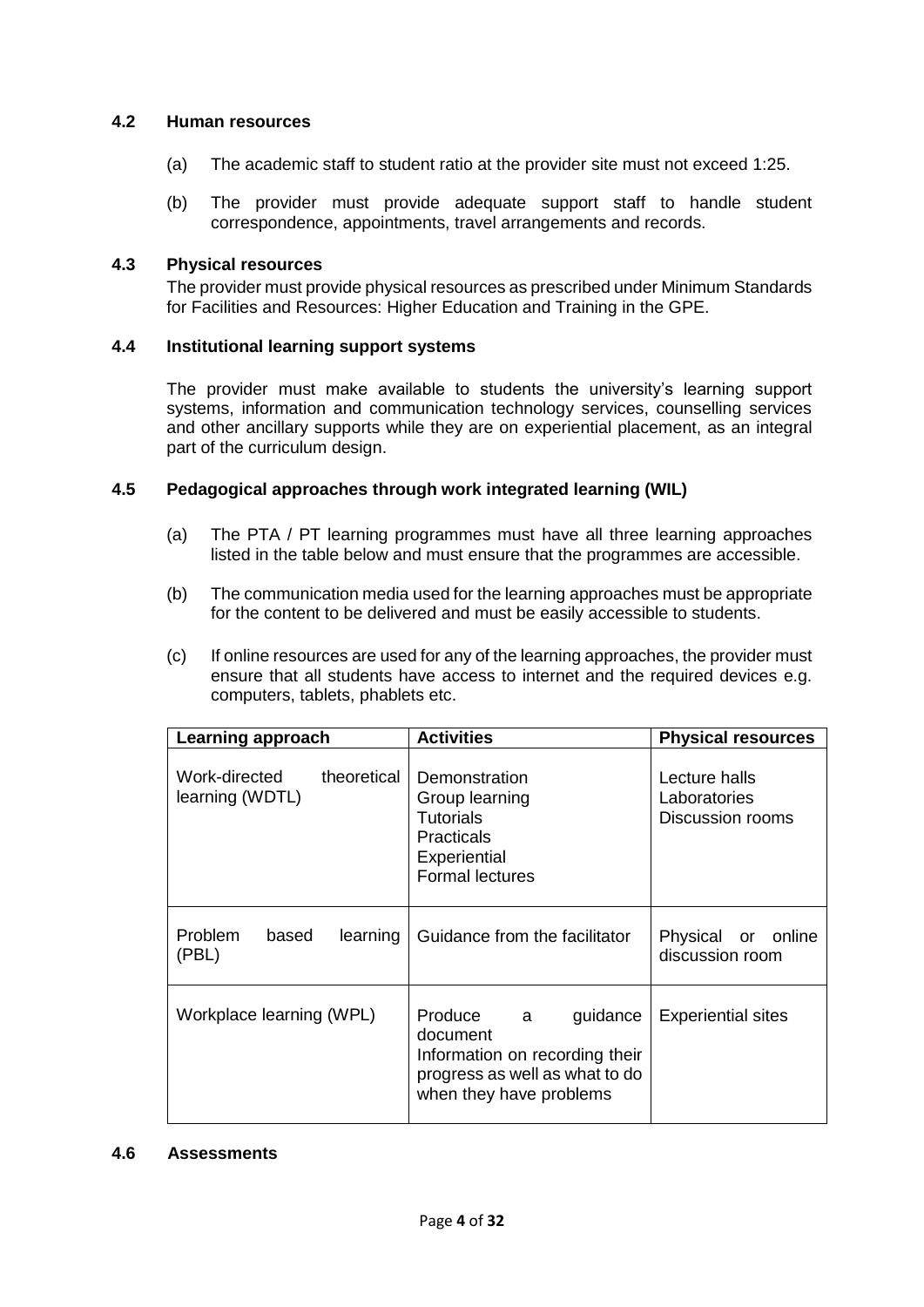- (a) Assessments by the provider must comply with the following WIL principles-
	- (i) Appropriate
	- (ii) Fair
	- (iii) Transparent
	- (iv) Valid
	- (v) Authentic
	- (vi) Consistent
	- (vii) Formative as well as summative
- (b) Summative assessments must be subject to external moderation.
- (c) The provider must use assessors registered with Council to conduct all assessments (formative and summative).

### **5. DELIVERY OF THE PTA PROGRAMME**

### **5.1 Curriculum and assessment (Annexure A)**

- (a) The objectives and the requirements of the learning programme must be clearly defined to the student.
- (b) The provider must develop the learning programme in consultation with the representatives from the experiential site so that the programme appropriately integrates theoretical knowledge and practice through workplace activities.
- (c) The programme must follow the curriculum outline determined by Council and must provide modules that appropriately address all exit level outcomes.
- (d) The design of the learning material must be appropriate for the delivery method.
- (e) Assessments for the learning programme must
	- (i) be appropriate for the Higher Education Quality Framework (HEQF) level;
	- (ii) be integrated and should include simulated workplace models where relevant;
	- (iii) include formative and summative methods to demonstrate competence prior to registration as qualified PTAs;
	- (iv) provide students with the assessment criteria and, where possible, rubrics; and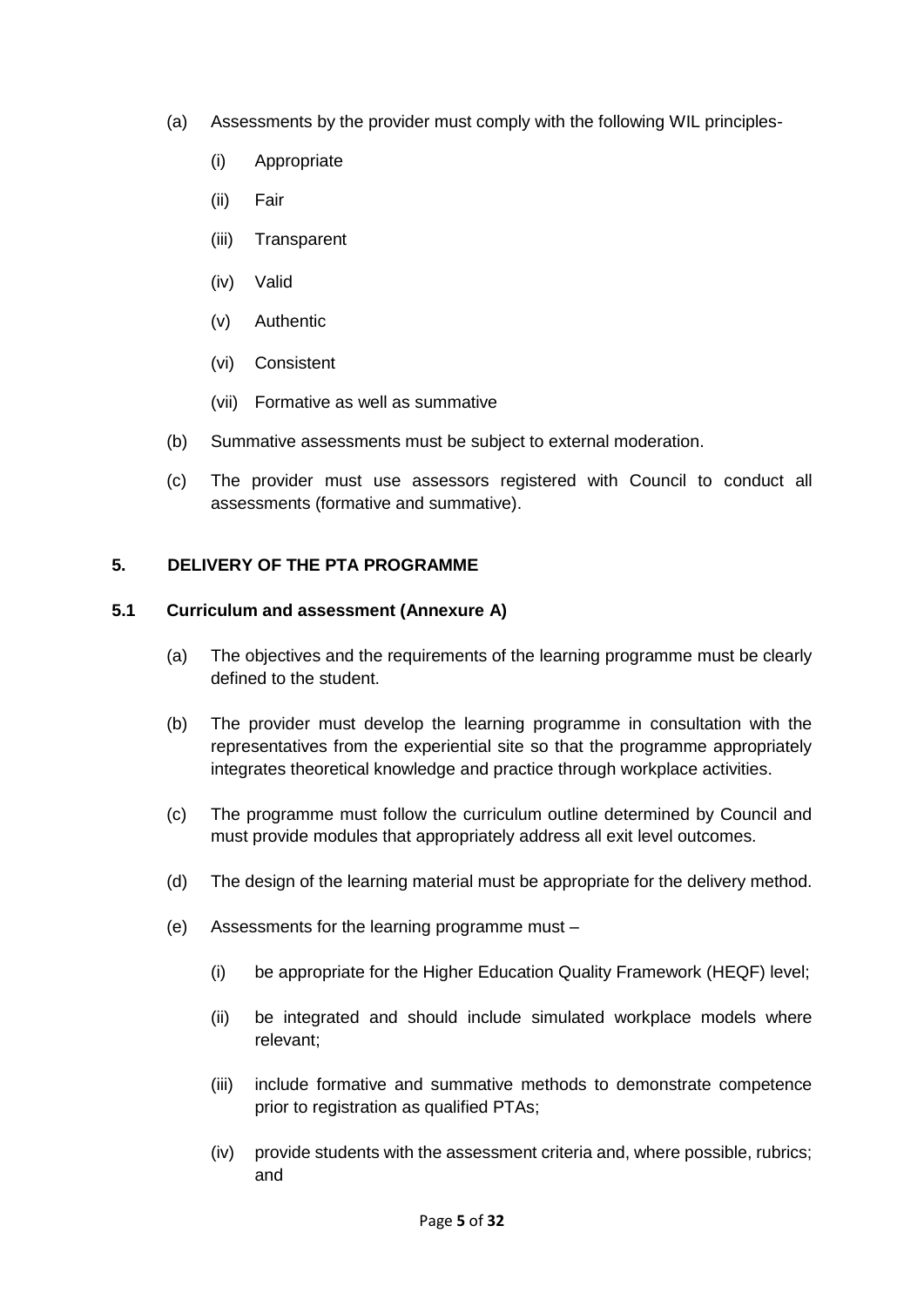- (v) be done by an assessor registered by Council–
	- (aa) with a minimum qualification of a B. Pharm degree and registered with Council as a practising pharmacist;
	- (bb) with a minimum of two (2) years' experience in a relevant practice area; and
	- (cc) employed by the provider.
- (f) Moderation of the PTA programme must
	- (i) provide for internal and external moderations;
	- (ii) be carried out by moderators registered by Council
		- (aa) who must have a minimum qualification of a B. Pharm degree and registration with Council as practising pharmacists;
		- (bb) with a minimum of three (3) years' experience in pharmacy education and training; and
		- (cc) who must not be assessors of assessment(s) that they are moderating.
- (g) The duration / length of the learning programme must allow self-paced learning by students and –
	- (i) must be a minimum of two (2) years, up to a maximum of four years;
	- (ii) must provide the maximum period of study as determined by the progression rules of the provider; and
	- (iii) the provider must provide a carefully planned teaching and experiential site schedule well in advance to allow students to plan ahead.

### **6. DELIVERY OF THE PT PROGRAMME**

### **6.1 Curriculum and assessment (Annexure B)**

- (a) The objectives and the requirements of the learning programme must be clearly defined to the student.
- (b) The provider must develop the learning programme in consultation with the representatives from the experiential site so that the programme appropriately integrates theoretical knowledge and practice through workplace activities.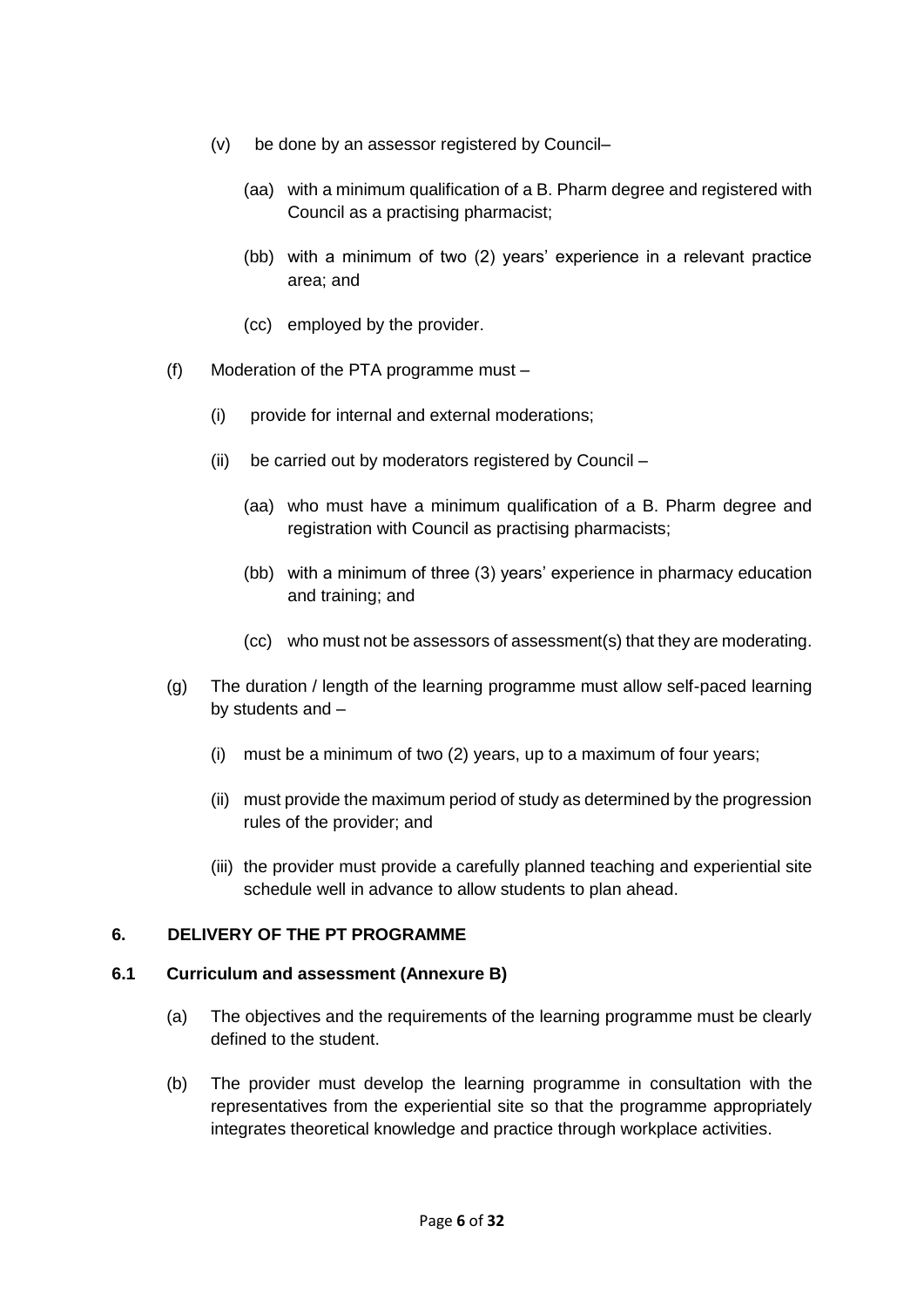- (c) The programme must follow the curriculum outline determined by Council and must provide modules that appropriately address all exit level outcomes.
- (d) The design of the learning material must be appropriate for the delivery method.
- (e) Assessments for the learning programme must
	- (i) be appropriate for the HEQF level;
	- (ii) be integrated and simulate workplace models where appropriate;
	- (iii) include formative and summative methods to demonstrate competence prior to registration as qualified PTs;
	- (iv) provide students with the assessment criteria and, where possible, rubrics; and
	- (v) be done by an assessor registered by Council–
		- (aa) with a minimum qualification of a B. Pharm degree and registered with Council as a practising pharmacist;
		- (bb) with a minimum of two (2) years' experience in a relevant practice area; and
		- (cc) employed by the provider.
- (f) Moderation of the PT programme must
	- (i) provide for internal and external moderations;
	- (ii) be carried out by moderators registered by Council
		- (aa) who must have a minimum qualification of a B. Pharm degree and registration with Council as practising pharmacists;
		- (bb) with a minimum of three (3) years' experience in pharmacy education and training; and
		- (cc) who must not be assessors of assessment(s) that they are moderating.
- (g) The duration / length of the learning programme must allow self-paced learning by students and –
	- (i) must be a minimum of two (2) years, up to a maximum of four years;
	- (ii) must provide the maximum period of study as determined by the progression rules of the provider; and
	- (iii) the provider must provide a carefully planned teaching and experiential site schedule well in advance to allow students to plan ahead.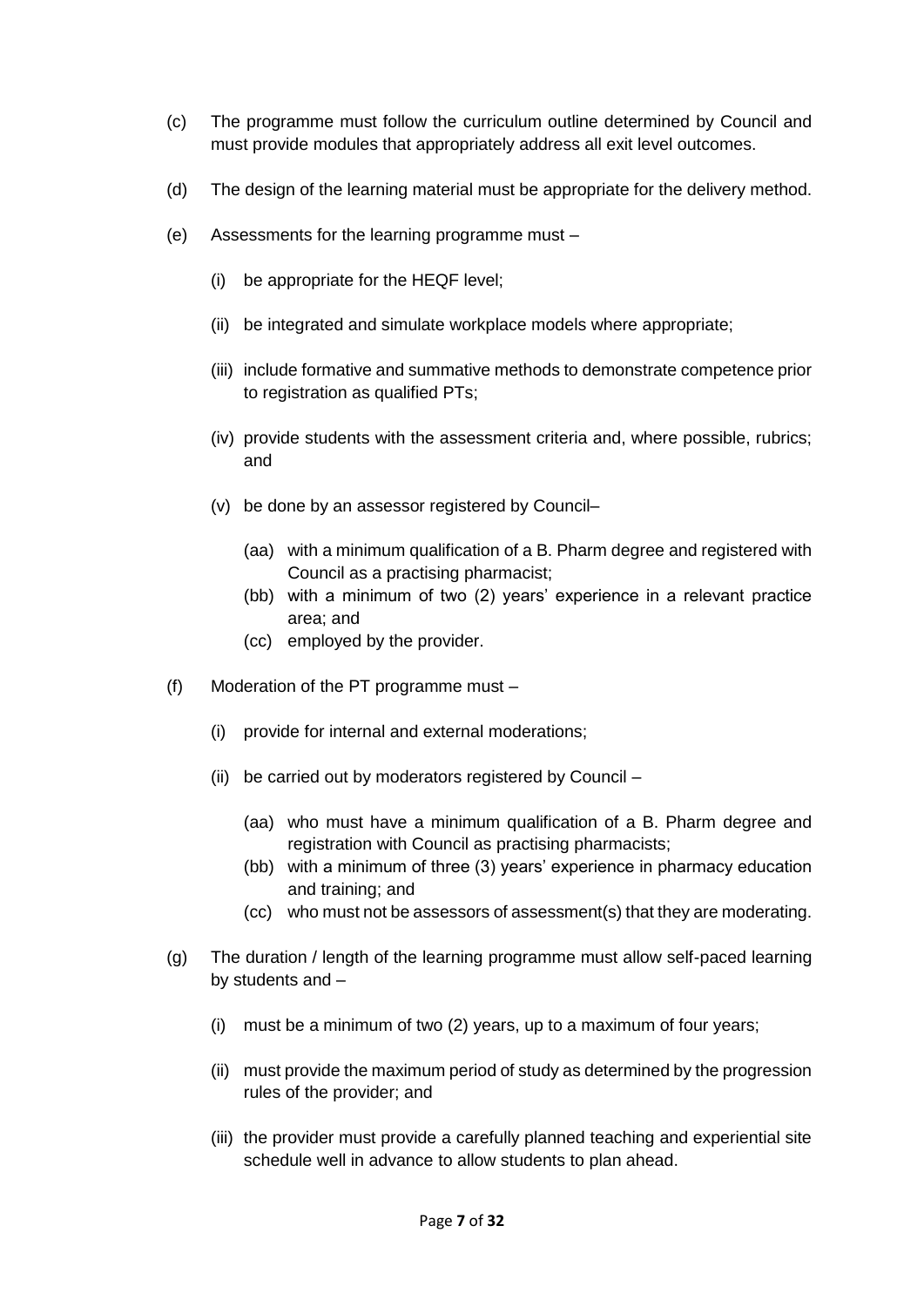## **7. CERTIFICATION**

### **7.1 Certificates for learning achievement**

- (a) Council has delegated the responsibility of issuing certificates for learning achievements to its accredited/approved providers.
- (b) Providers need to ascertain that students have completed their training before they issue certificates to students.
- (c) Providers of the PTA/PT programmes must provide certification according to the specifications prescribed by the Higher Education Quality Committee (HEQC) of the Council on Higher Education (CHE).

### **7.2 Provider Approval/Accreditation**

- (a) Only providers registered with Department of Higher Education and Training (DHET) who comply with the minimum criteria for the accreditation/approval of providers as determined and published by Council, shall be entitled to offer pharmacy education and training for purposes of conferring a qualification in pharmacy or a certificate of qualification.
- (b) Public providers' PQMS and enrolment plans must be approved by the DHET prior to submission of an application to Council.
- (c) A provider that complies with the minimum criteria for the accreditation/approval of providers of pharmacy education and training shall be issued a certificate, subject to any conditions determined by Council, upon receipt of the following:
	- (i) a duly completed application form as approved and provided by Council;
	- (ii) relevant supportive documentation;
	- (iii) payment of the applicable fees as determined by Council;
	- (iv) a plan that indicates appropriate investment for the programme;
	- (v) a plan that shows allocation of appropriate learning resources to support more independent learning;
	- (vi) evidence that staff has been developed to enable effective teaching and learning through distance provision;
	- (vii) communication strategy and support systems for remote and widely distributed students;
	- (viii) a decentralised assessment strategy with a strong emphasis on formative feedback to encourage active engagement and retention;
	- (ix) information on a tracking system that identifies at-risk students and monitor throughput of such student; and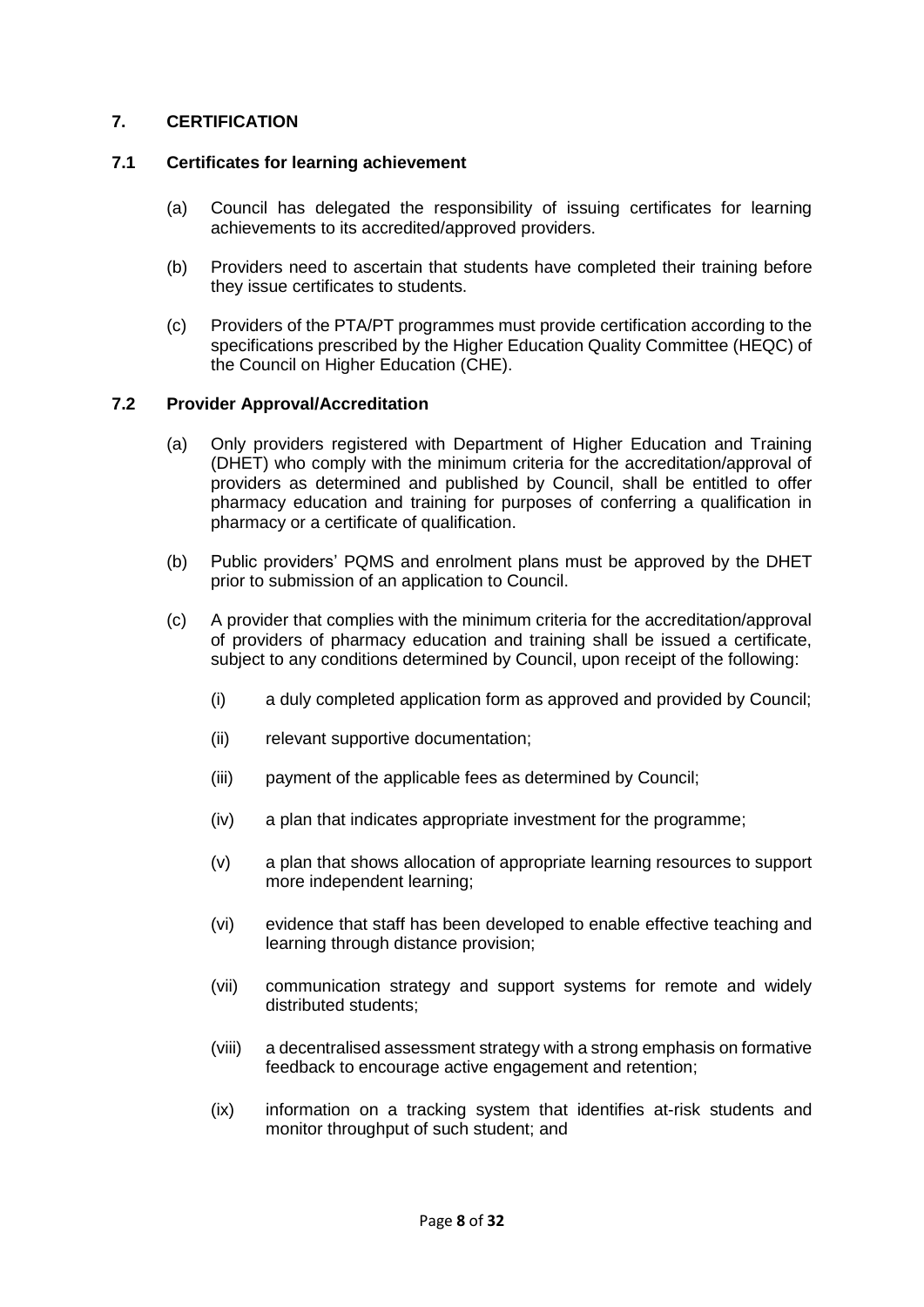- (x) Where a partnership exists, an agreement where delegated duties/functions of each partner are clearly defined.
- (d) The institution that awards the qualification must take full responsibility for the quality of the learning programme leading to the qualification.
- (e) Upon accreditation, the provider should submit yearly review reports which include graduate output and success rate.
- (f) A provider will be de-accredited when one or more of the following happen/s:
	- (i) a success rate of less than 60% at the level of modules/courses within a three-year period;
	- (ii) a cohort throughput rate of less than 25% within a three- year period;
	- (iii) any change in the accreditation conditions without prior approval by Council; and
	- (iv) a change in the mode of delivery from distance learning to contact learning is implemented without approval by Council.

### **7.3 PTA/PT programme coordinator**

- (a) The PTA/PT programme coordinator must be registered by Council as a Designated Pharmacist and shall be issued a certificate upon registration with Council and must comply with GPE.
- (b) For registration with Council, the applicant must comply with the following to the satisfaction of Council:
	- (i) submit a duly completed application form approved and provided by Council;
	- (ii) must have been registered as a pharmacist for a period of not less than five years and five years' experience in education, simultaneously;
	- (iii) must be actively participating in continuing professional development (CPD) activities;
- (c) Pay the applicable fee as determined by Council

#### **7.4 Assessors and Moderators**

- (a) Assessors and moderators are required to be registered with Council for the purpose of assessing/moderating outcomes of pharmacy education and training.
- (b) An assessor or moderator shall be issued a certificate upon registration with Council.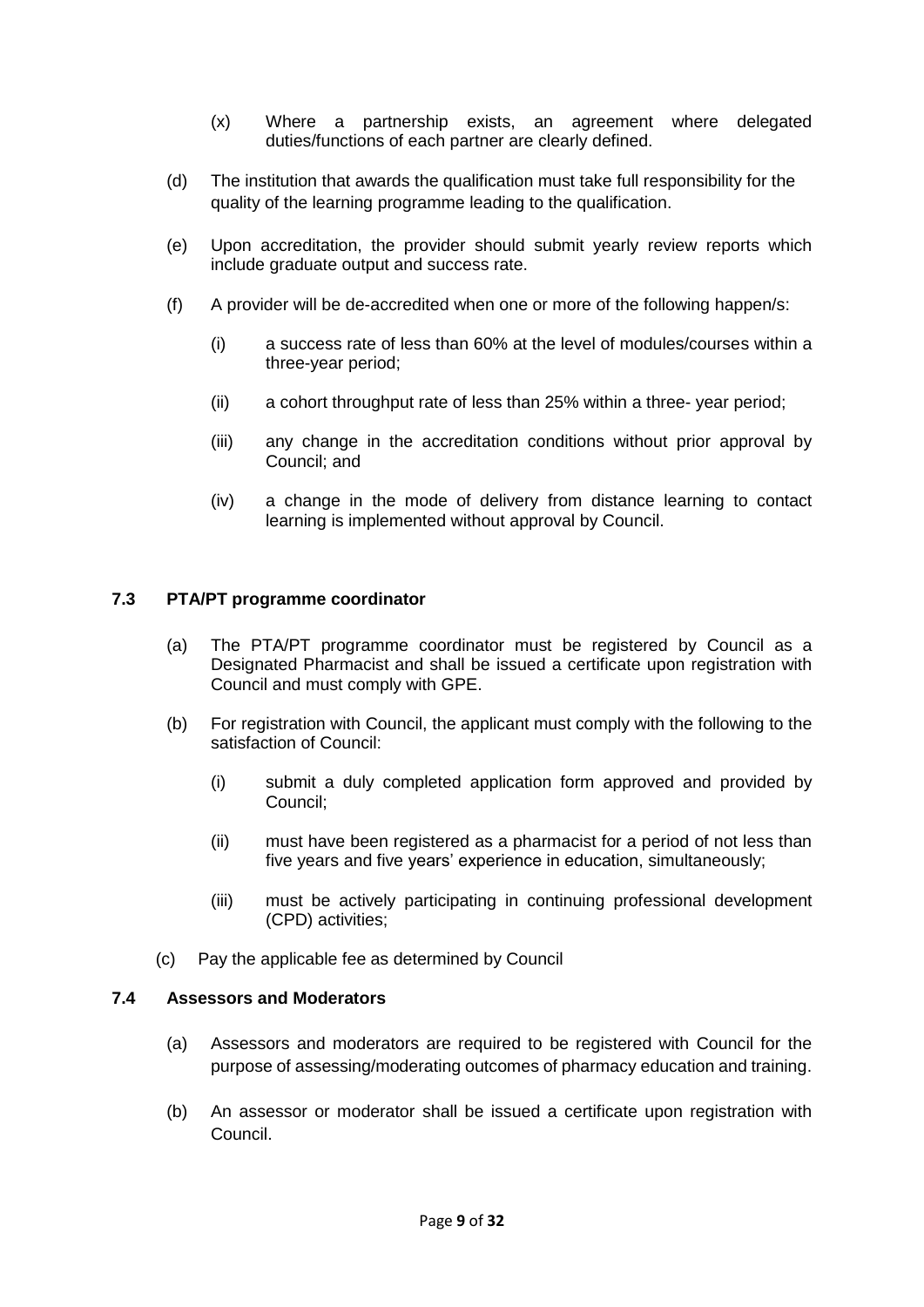- (c) Registration and issuing of a certificate occur when the applicant has submitted evidence of the following to the satisfaction of Council:
	- (i) a duly completed application form as approved and provided by Council;
	- (ii) payment of the applicable fees as determined by Council;
	- (iii) proof of registration as a pharmacist with Council; and
	- (iv) a certificate of competence indicating that the applicant is competent against the unit standards for assessors or moderators registered on the National Qualifications Framework issued by a training institution recognised by the relevant Quality Council.

### **7.5 PTA/PT Student**

- (a) Any person registered with a provider of a PTA/PT qualification must register with Council as a PTA/PT student at the commencement of the first year of study.
- (b) Such student will receive a certificate upon registration with Council.
- (c) Registration and issuing of a certificate occur when the applicant has submitted evidence of the following to the satisfaction of Council-
	- (i) a duly completed application on a form approved and provided by Council;
	- (ii) a certified copy of his or her identity document or passport;
	- (iii) acceptable documentary evidence from the provider concerned that he or she has been admitted to the first or subsequent year of study for a qualification in pharmacy; and
	- (iv) payment of the applicable fees as determined by Council.

### **8. ACRONYMS AND DEFINITIONS**

**'Accreditation'** refers to the certification, usually for a particular period of time of a person, a body or an institution as having the capacity to fulfil a particular function in the quality assurance system set up by the South African Pharmacy Council. Council shall accredit primary focus providers.

**'Approval'** refers to the certification, usually for a particular period of time of a person, a body or an institution as having the capacity, in terms of the criteria determined and published by Council, to deliver a learning programme which culminates in pharmacyrelated registered NQF standards or qualifications.

**'Council'** refers to The South African Pharmacy Council

**'Experiential sites'** refers to work environments for the purposes of learning

**'Provider'** refers to a provider accredited or approved by Council to deliver learning programmes which may lead to pharmacy-related standards or qualifications, and which manages the assessment thereof.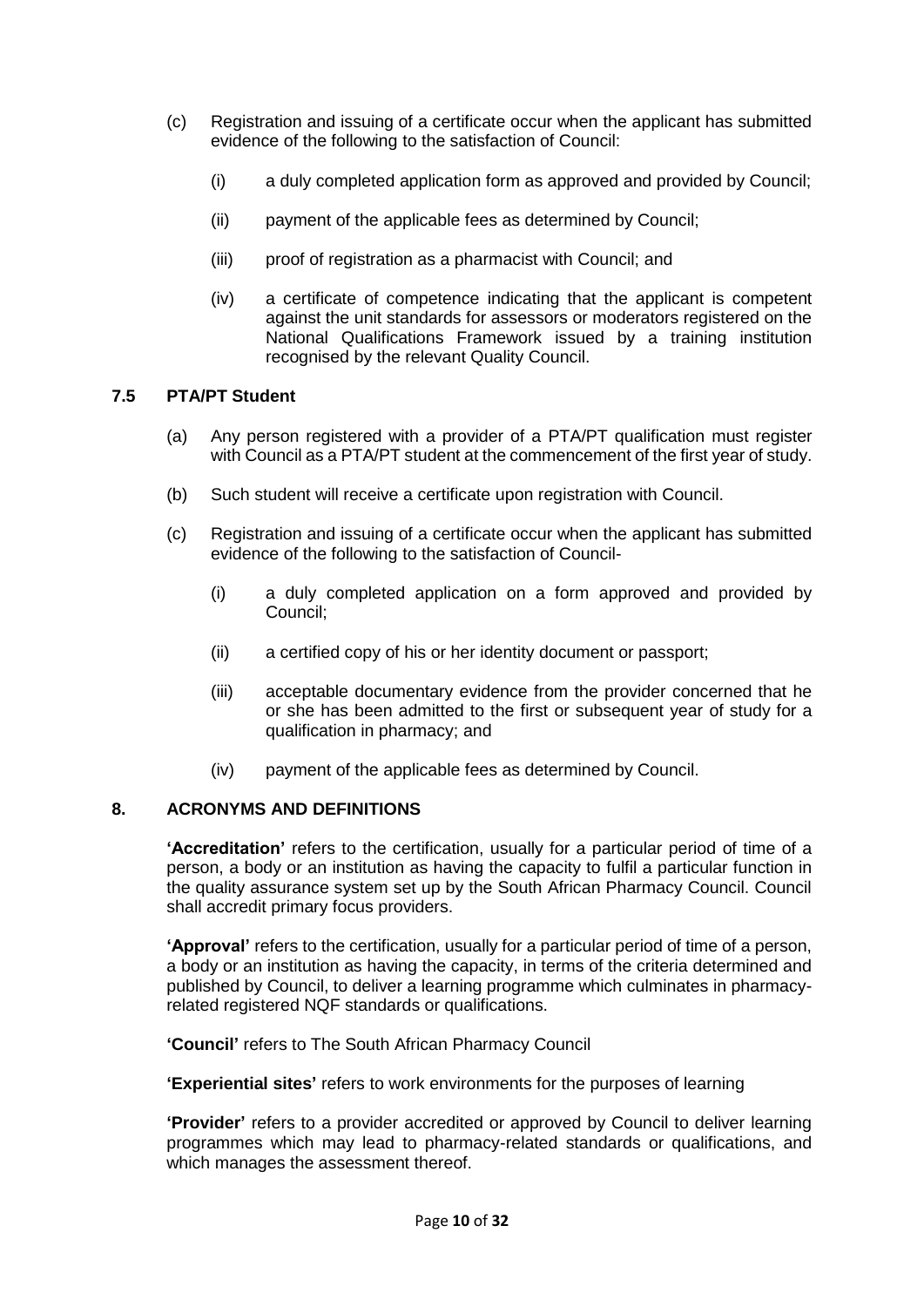**'Moderator'** refers to a moderator registered with the Council to moderate the assessment process against specified pharmacy-related standards and qualifications

**'National Qualifications Framework (NQF)'** as outlined in the NQF Act No 67 of 2008 refers to a system that records levels of learning achievements to ensure that the skills and knowledge that have been learned are recognised throughout the country.

**'Problem-based learning (PBL)'** refers to learning through structured exploitation of a research or practice-based problem.

**'Programme co-ordinator'** refers to a person employed by the provider to prepare, facilitate, monitor, evaluate and document training activities related to the training programme.

**'Qualification'** refers to a formal recognition of the learning that has been achieved.

**'Work-directed theoretical learning (WDTL)'** refers to attempts to ensure that theoretical forms of knowledge are introduced and sequenced in ways that meet both academic criteria and are applicable and relevant to the career-specific components.

**'Work-integrated Learning (WIL)'** refers to an education approach that aligns academic and workplace practices for the mutual benefit of students and workplaces.

**'Workplace learning (WPL)'** refers to placing of students in work environments for the purposes of learning.

### **9. NATIONAL AND INTERNATIONAL BENCHMARKING**

#### **Nigeria:**

The duration of Pharmacy Technicians training in Nigeria is three years. It comprise of first one and half years in classroom, next six months in Hospital for a practical experience and the last one year in class and laboratory.

#### **United States of America (US)**:

The way Pharmacy Technicians training is delivered in the US depends on the laws of each state and therefore follow different methods such as online based training and campus based or live training**.** Available from [http://pharmacy](http://pharmacy-technicianschools.com/pharmacy-technician-training-programs/)[technicianschools.com/pharmacy-technician-training-programs/](http://pharmacy-technicianschools.com/pharmacy-technician-training-programs/)

### **England:**

The Pharmacy Technicians training in England usually takes two years to complete and involves a combination of study either at a college or by open learning, plus practical work experience. The General Pharmaceutical Council sets the amount of relevant work experience required for registration. Available from [http://www.nhscareers.nhs.uk/explore-by-career/pharmacy/pharmacy](http://www.nhscareers.nhs.uk/explore-by-career/pharmacy/pharmacy-technician/entry-requirements-and-training/)[technician/entry-requirements-and-training/](http://www.nhscareers.nhs.uk/explore-by-career/pharmacy/pharmacy-technician/entry-requirements-and-training/)

### **10. REFERENCES**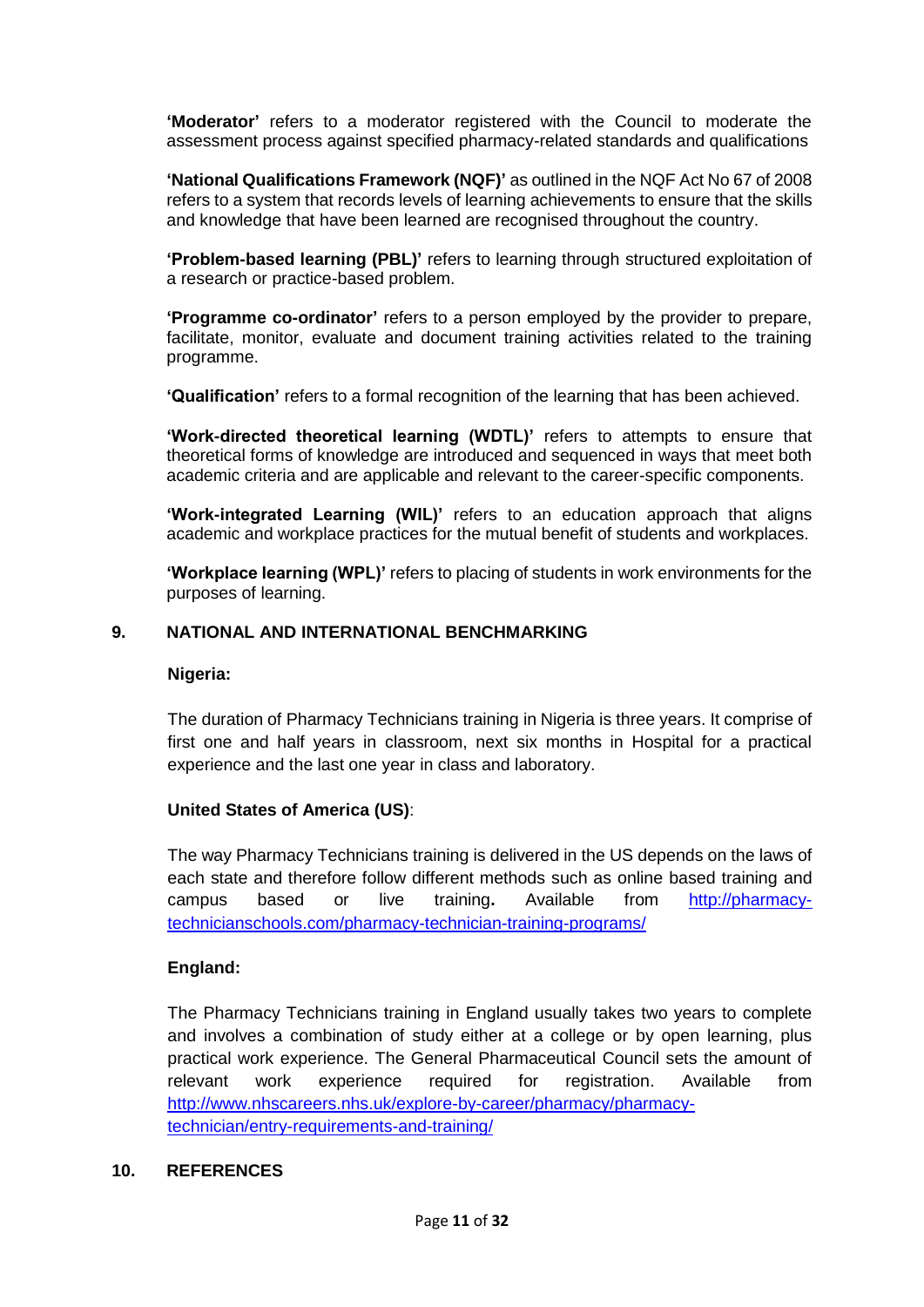Council on Higher Education: Work-Integrated Learning: Good Practice Guide, HE Monitor No. 12, August 2011.

Policy for the Provision of Distance Education in South African Universities in the Context of an Integrated Post-School System.

## **ANNEXURE A**

## **Curriculum Outline Higher Certificate: Pharmacy: Support, Level 5**

| Learning    | <b>Exit Level Outcome</b>                            | <b>Notional</b> |
|-------------|------------------------------------------------------|-----------------|
| Area        |                                                      | <b>Hours</b>    |
| Fundamental | Apply scientific knowledge in the provision of<br>1. | 200             |
|             | basic pharmaceutical support services.               |                 |
| Core        | Provide functional support to compound,<br>2.        | 250             |
|             | manipulate and prepare medicines (non-               |                 |
|             | sterile Schedule 1 to Schedule 5) for specific       |                 |
|             | patients in compliance with Standard                 |                 |
|             | Operating Procedures (SOPs) under the                |                 |
|             | supervision of a Pharmacist.                         |                 |
| Core        | Provide functional support in the manufacture,<br>3. | 250             |
|             | package and/or re-package of non-sterile and         |                 |
|             | scheduled substances/medicines (Schedule             |                 |
|             | 1 to Schedule 5) in compliance with Good             |                 |
|             | Manufacturing Practice (GMP) guidelines              |                 |
|             | under the supervision of a pharmacist.               |                 |
| Core        | 4. Provide functional support in the management      | 200             |
|             | of medicine stock, scheduled substances,             |                 |
|             | medical supplies and devices in compliance           |                 |
|             | with Good Wholesale and<br><b>Distribution</b>       |                 |
|             | Practice (GWDP) and legal requirements               |                 |
|             | under the supervision of a pharmacist.               |                 |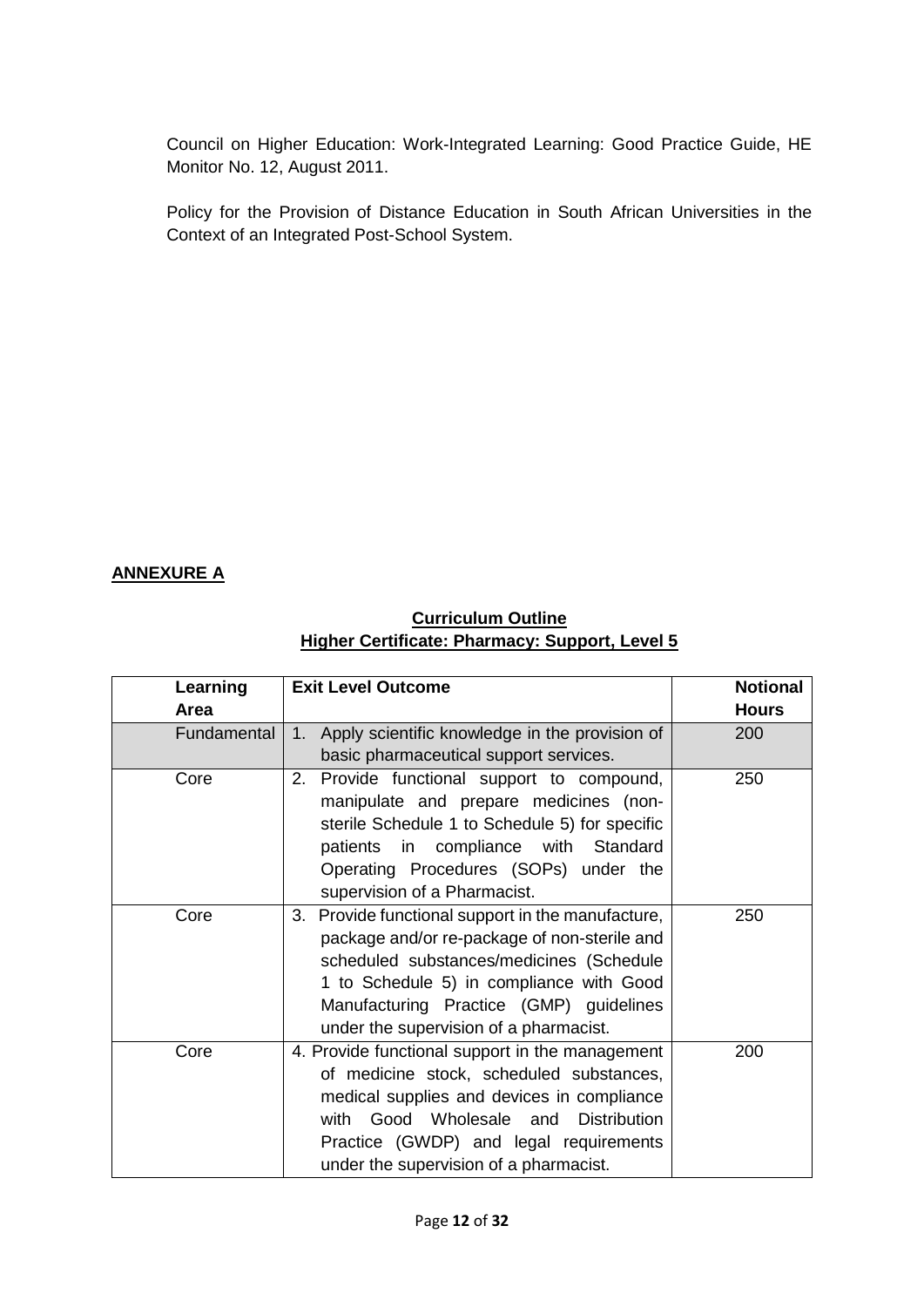| Core     | 5. Provide functional support in Phase 2 of<br>dispensing of Schedule 1 to Schedule 5<br>medicines under the supervision of a<br>pharmacist.                                                                                                       | 200  |
|----------|----------------------------------------------------------------------------------------------------------------------------------------------------------------------------------------------------------------------------------------------------|------|
| Core     | 6.<br>Perform<br>general housekeeping<br>and<br>administrative tasks in a pharmacy and/or<br>dispensary.                                                                                                                                           | 100  |
| Elective | 7.V Provide information to promote health and<br>wellness related to STG & EML                                                                                                                                                                     | 100  |
| Elective | Demonstrate the use of Information and<br>8.<br>Communication Technology (ICT) in the<br>management of inventory in a manufacturing,<br>wholesale, community or institutional<br>pharmacy/dispensary (either the public or the<br>private sector). | 100  |
|          |                                                                                                                                                                                                                                                    | 1300 |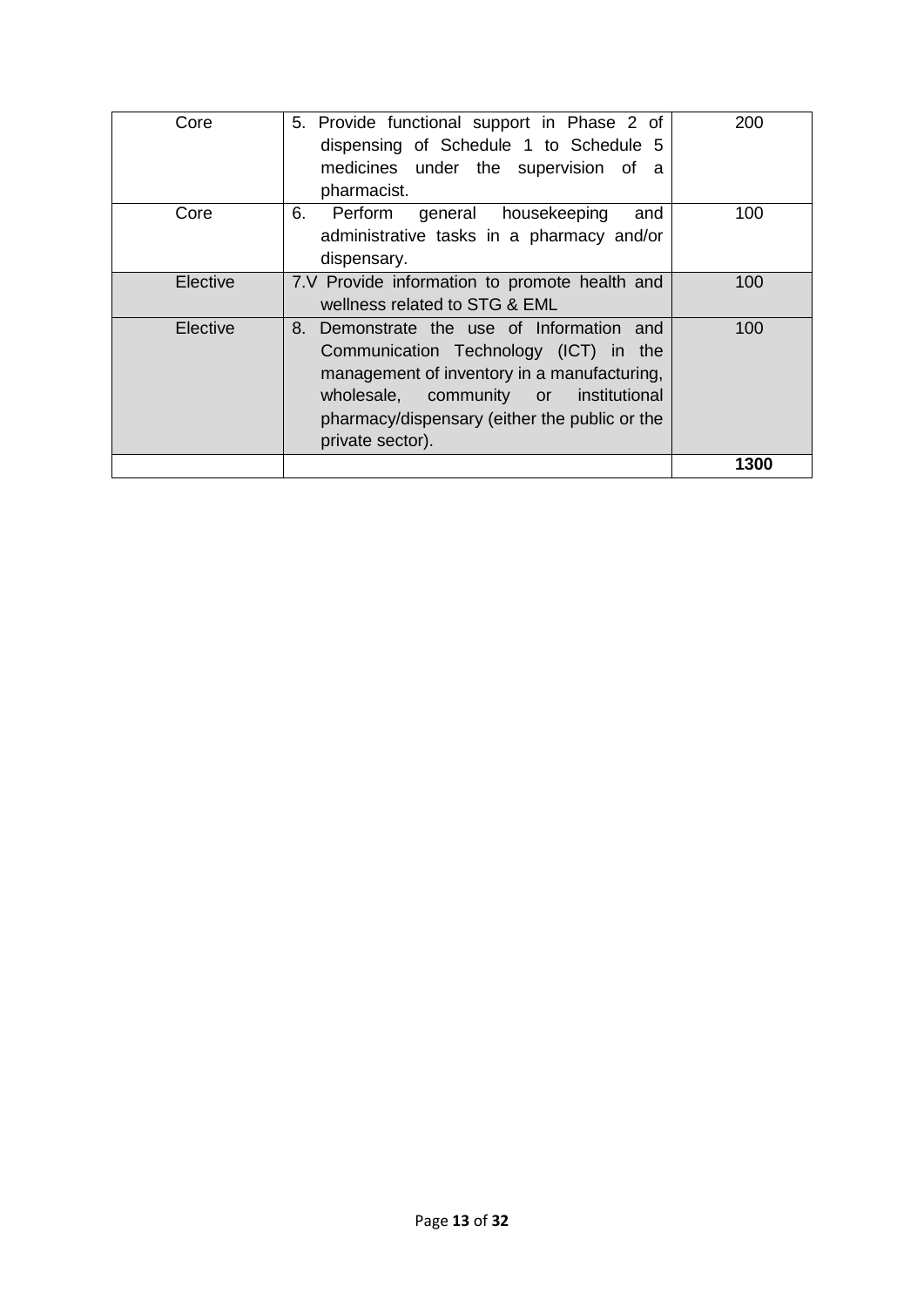## **EXIT LEVEL OUTCOME 1: 200 Notional hours**

**Apply scientific knowledge in the provision of basic pharmaceutical support services.**

**(Range of basic pharmaceutical support services include, but are not limited to: weighing of active ingredients, mixing, packing, labelling etc. and excluding any functions related to interpretation, evaluation, validation and Quality Assurance.)**

| <b>ASSESSMENT CRITERIA</b>                                                                                                                                                                                                                                                                                                               | <b>CONTENT</b>                                                                                                                                             |                                                                                                                                                                                                                                                                                                                                             | THEORY/<br><b>PRACTICAL</b> | *CCFO         |
|------------------------------------------------------------------------------------------------------------------------------------------------------------------------------------------------------------------------------------------------------------------------------------------------------------------------------------------|------------------------------------------------------------------------------------------------------------------------------------------------------------|---------------------------------------------------------------------------------------------------------------------------------------------------------------------------------------------------------------------------------------------------------------------------------------------------------------------------------------------|-----------------------------|---------------|
| 1.1 Legislation related to the relevant scope<br>of practice in pharmaceutical support<br>services is described in the South African<br>context.<br>(Range of current legislation includes, but is<br>not limited to: Medicines Act, Pharmacy Act<br>and related regulations and rules etc.).                                            | Introduction to law- Papers (white etc)<br>Context of Health care – set the scene<br>2, 13, 18 (a), $22(a)$<br>medicines<br><b>Consumer Protection Act</b> | Medicines and related substances Act 101 of 1965, Sections 1,<br>Regulations: 1. Definitions, 8. Labelling, 9. Packaging inserts, 10.<br>Patient info leaflets, 11. Prescription book, 27. Destruction of<br>Pharmacy Act 53 of 1974, Sections 1, 2, 3, 4, 5, 13, 23, 35 A (a)<br>Regulations: Scope of Practice/GPP, Regulations: CPD, GPP | Theory                      | 6/8/9         |
| 1.2 Ethical and professional conduct related<br>to the relevant scope of practice<br>is<br>demonstrated<br>in the<br>provision<br>0f<br>pharmaceutical support services.<br>(Range of aspects related to professional<br>conduct includes, but is not limited to:<br>practices,<br>attitudes<br>values,<br>and<br>confidentiality etc.). | (facility and personnel)                                                                                                                                   | Professional ethos-part of the health care theme, Code of<br>conduct and ethical rules published by SAPC: Honour and dignity<br>of the profession, Confidentiality, CPD, Professional<br>independence, Professional appearance and nature of pharmacy                                                                                       | Theory/Practical            | 2/3/4/<br>8/9 |
| 1.3 Basic pharmaceutical<br>terms<br>and<br>concepts are explained in relation to<br>different dosage forms and their route of<br>administration                                                                                                                                                                                         | Including but not limited<br><b>Types</b><br>to:<br>of<br>packaging/containers:<br>Routes of administration<br>oral<br>$\bullet$                           | Dosage Forms<br>tablets/capsules<br>$\bullet$<br>creams/ointments<br>$\bullet$<br>suppositories<br>$\bullet$<br>pessaries<br>$\bullet$                                                                                                                                                                                                      | Theory                      | 6/7/9         |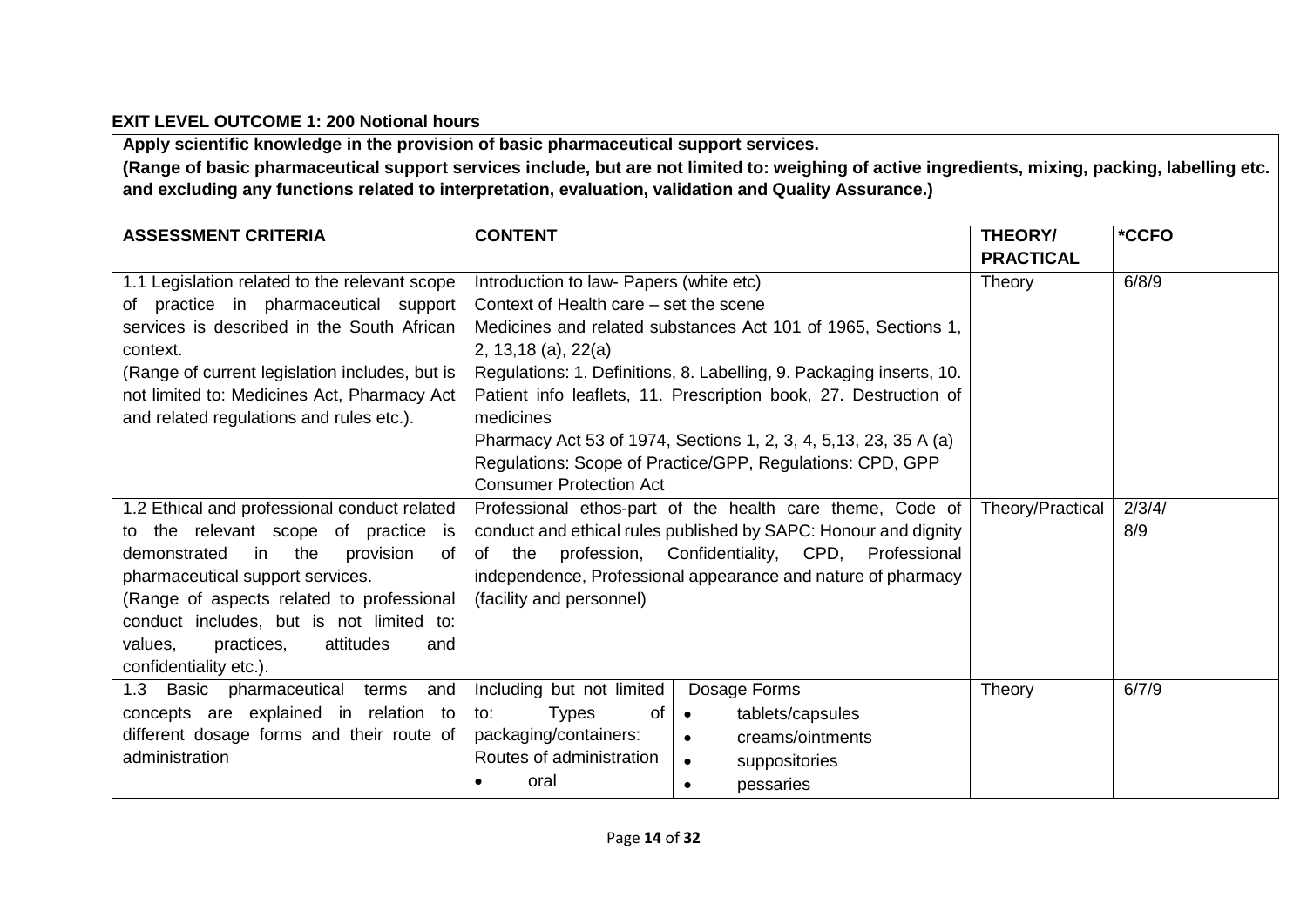|                                                | transdermal                                       | powders                                                          |        |         |
|------------------------------------------------|---------------------------------------------------|------------------------------------------------------------------|--------|---------|
|                                                | nasal                                             | <b>Inhalers</b>                                                  |        |         |
|                                                | vaginal                                           | liquids                                                          |        |         |
|                                                | rectal                                            | gases                                                            |        |         |
|                                                | aural                                             |                                                                  |        |         |
|                                                | intra respiratory                                 |                                                                  |        |         |
| 1.4 Basic scientific principles are explained  | non-sterile pharmaceutical preparations:          |                                                                  | Theory | 5/6/7/  |
| as applied to non-sterile pharmaceutical       |                                                   | Basic Pharmaceutical calculations: metric system for diff dosage |        | 8/9     |
| preparations.                                  | forms, Conversions                                |                                                                  |        |         |
|                                                |                                                   | Physical& Chemical properties: raw materials & preparations      |        |         |
|                                                | Storage conditions & Packaging                    |                                                                  |        |         |
| 1.5 Introduction to Basic principles/ concepts | Overview: Introduction to STG and EML             |                                                                  | Theory | 6/7/8/9 |
| of pharmacology are explained in terms of      | Acute and Chronic conditions in relation to STGs: |                                                                  |        |         |
| the treatment of conditions identified in the  |                                                   | Medications: Interactions, Contraindications, side effects       |        |         |
| Primary Health Care Standard Treatment         |                                                   |                                                                  |        |         |
| Guidelines (STG) and EML.                      |                                                   |                                                                  |        |         |

## **EXIT LEVEL OUTCOME 2: 250 Notional hours**

| Provide functional support to compound, manipulate and prepare medicines (non-sterile Schedule 1 to Schedule 5) for specific patients in<br>compliance with Standard Operating Procedures (SOPs) under the supervision of a Pharmacist. |                                                                |                             |        |
|-----------------------------------------------------------------------------------------------------------------------------------------------------------------------------------------------------------------------------------------|----------------------------------------------------------------|-----------------------------|--------|
| <b>ASSESSMENT CRITERIA</b>                                                                                                                                                                                                              | <b>CONTENT</b>                                                 | THEORY/<br><b>PRACTICAL</b> | *CCFO  |
| 2.1 The different dosage forms and their                                                                                                                                                                                                | 1.3 & 1.4                                                      | Theory                      | 5/6/7/ |
| route of administration are explained in                                                                                                                                                                                                | manipulation,<br>Process of compounding,<br>preparation<br>and |                             | 9      |
| terms of extemporaneous preparation.                                                                                                                                                                                                    | packaging for routes of admin                                  |                             |        |
| 2.2 The principles of GPP are explained in                                                                                                                                                                                              | GPP – Chapter 2 (2.18)                                         | Theory                      | 5/6/7/ |
| relation to compounding, manipulating and<br>preparing of non-sterile medicines.                                                                                                                                                        | preparation of non-sterile medicines                           |                             | 9      |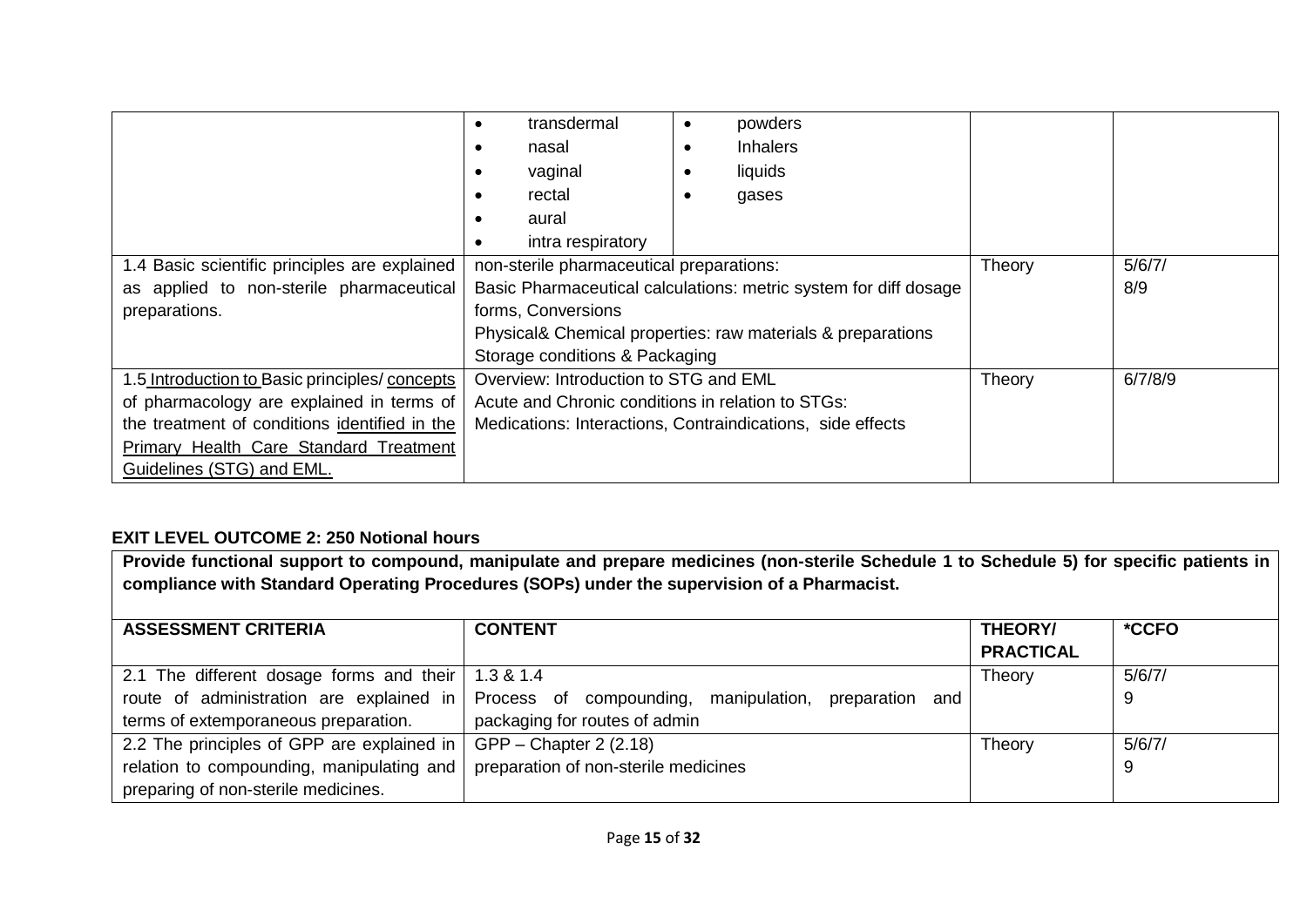| 2.3 Non-sterile medicines are compounded     | GPP- Chapter 2 (2.18)                                            | Theory/Practical | 4/5/6/ |
|----------------------------------------------|------------------------------------------------------------------|------------------|--------|
| in accordance with SOPs, ethical principles  | SOPs, Ethics, Legislation for compounding non-sterile medicines  |                  | 7/9    |
| and relevant legislation.                    |                                                                  |                  |        |
| 2.4 Non-sterile medicines are manipulated in | $GPP - Chapter 2(2.18)$                                          | Theory/Practical | 4/5/6/ |
| accordance with SOPs, ethical principles     | SOPs, Ethics, Legislation for manipulating non-sterile medicines |                  | 7/9    |
| and relevant legislation.                    |                                                                  |                  |        |
| 2.5 Non-sterile medicines are prepared and   | $GPP - Chapter 2 (2.18)$                                         | Theory/Practical | 4/5/6/ |
| packed in accordance with SOPs authorised    | SOPs, authorised preparation & pack non-sterile medicines        |                  | 7/9    |
| by a pharmacist                              |                                                                  |                  |        |
| 2.6 Records are compiled and filed for       | GPP – Chapter 2 (2.7.1.3)                                        | Theory/Practical | 6/8/9  |
| medicines prepared for specific patients in  | Legislation, Policies & Procedures to compile records            |                  |        |
| accordance with legal requirements and       |                                                                  |                  |        |
| organisational policies and procedures.      |                                                                  |                  |        |

## **EXIT LEVEL OUTCOME 3: 250 Notional hours**

**Provide functional support in the manufacture, package and/or re-package of non-sterile and scheduled substances/medicines (Schedule 1 to Schedule 5) in compliance with Good Manufacturing Practice (GMP) guidelines under the supervision of a pharmacist.**

| <b>ASSESSMENT CRITERIA</b>                    | <b>CONTENT</b>                                              | THEORY/                     | *CCFO    |
|-----------------------------------------------|-------------------------------------------------------------|-----------------------------|----------|
|                                               |                                                             | <b>PRACTICAL</b>            |          |
| 3.1 The principles of GMP are explained in    | GMP, Legislation, SOPs, ethics - manufacture                | Theory                      | 6, 7, 8, |
| relation to the manufacturing, packaging and  | Regulation 8: labelling of medicine                         |                             | 9        |
| re-packaging of non-sterile medicines and     | Chapter 3 in GPP on standards for manufacturing and quality |                             |          |
| scheduled substances.                         | assurance                                                   |                             |          |
| 3.2 Non-sterile medicines and scheduled       | GMP, Legislation, SOPs, ethics - package                    | Theory/Practical   1, 2, 3, |          |
| substances are manufactured and packaged in   |                                                             |                             | 4, 5, 6, |
| accordance with GMP, SOPs, ethical principles |                                                             |                             | 7, 8, 9  |
| and relevant legislation.                     |                                                             |                             |          |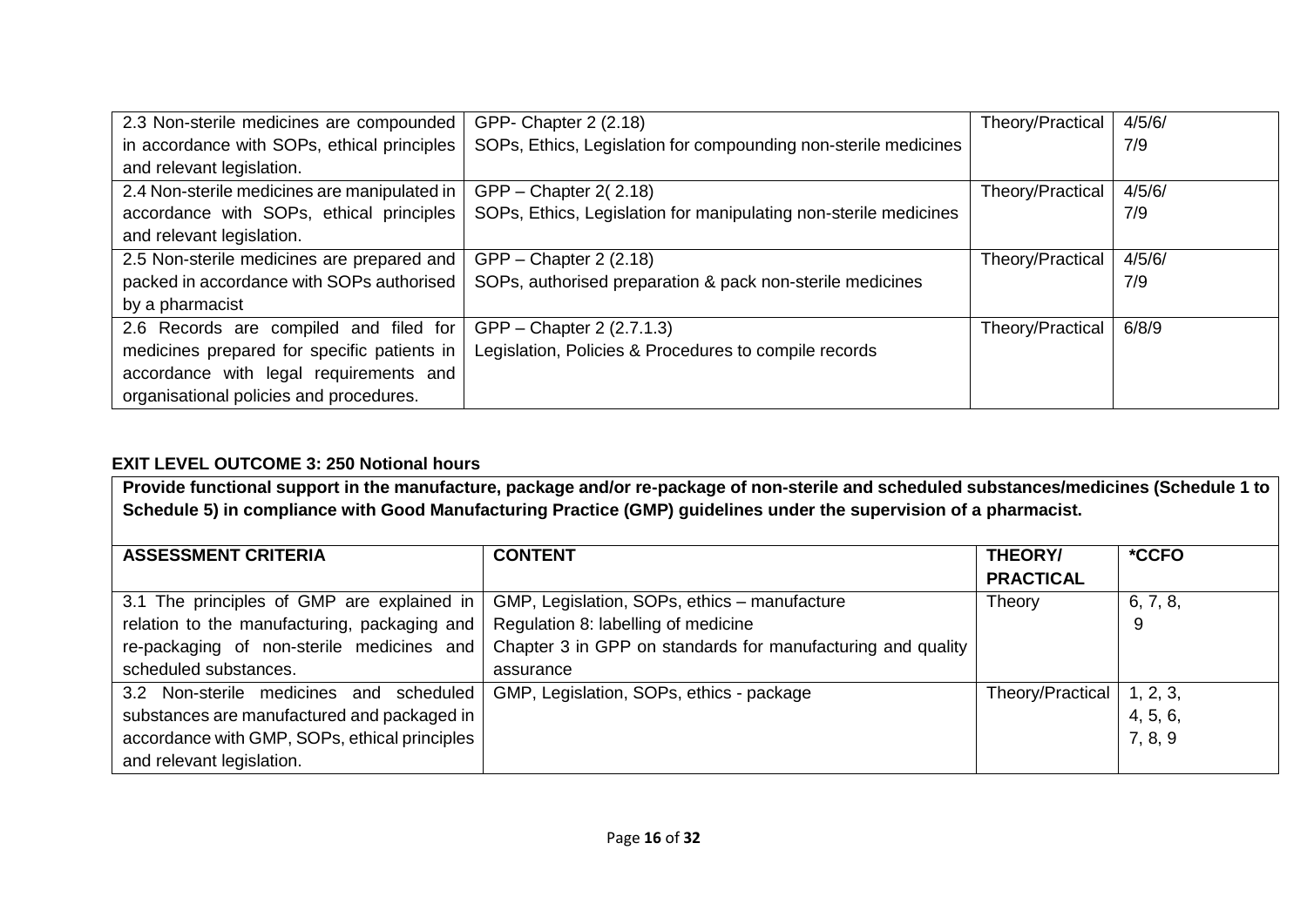| 3.3 Non-sterile medicines and scheduled         | GPP, GMP, Legislation, SOPs, ethics, authorisation – re-  | Theory/Practical | 1, 4, 6, |
|-------------------------------------------------|-----------------------------------------------------------|------------------|----------|
| substances are re-packaged in accordance        | package                                                   |                  | 7, 8, 9  |
| principles,<br>with GMP,<br>ethical<br>relevant |                                                           |                  |          |
| legislation and SOPs authorised by a            |                                                           |                  |          |
| pharmacist.                                     |                                                           |                  |          |
| 3.4 Line opening and closing is performed,      | Delete from qualification                                 |                  |          |
| after line clearance, according to GMP.         |                                                           |                  |          |
| 3.5 Relevant documentation for manufactured,    | GMP, Legislation, Policies & Procedures to complete admin | Theory/Practical | 3, 4, 7, |
| packaged and re-packaged medicines and          |                                                           |                  | 8, 9     |
| substances is completed<br>scheduled<br>-in     |                                                           |                  |          |
| requirements and<br>with legal<br>accordance    |                                                           |                  |          |
| organisational policies and procedures.         |                                                           |                  |          |

## **EXIT LEVEL OUTCOME 4**

**Provide functional support in the management of medicine stock, scheduled substances, medical supplies and devices in compliance with Good Wholesale and Distribution Practice (GWDP) and legal requirements under the supervision of a pharmacist.**

| <b>ASSESSMENT CRITERIA</b>                           | <b>CONTENT</b>                                          | THEORY/          | *CCFO    |
|------------------------------------------------------|---------------------------------------------------------|------------------|----------|
|                                                      |                                                         | <b>PRACTICAL</b> |          |
| 4.1 The principles of GWDP are explained in          | GWDP-stock management                                   | Theory           | 5, 6, 7, |
| relation to the management of stock.                 | Basic introduction to Drug supply management            |                  | 8, 9     |
| (Range of principles include, but is not limited to: | Chapter 2 of GPP standards for procurement, storage and |                  |          |
| FIFO and FEFO, storage and shrinkage, where          | distribution                                            |                  |          |
| shrinkage refers to loss, theft, damage, expired     |                                                         |                  |          |
| and obsolete medicines).                             |                                                         |                  |          |
| 4.2 Orders for medicines (Schedule 1 to Schedule     | GWDP-assemble orders                                    | Theory/Practical | 1, 2, 4, |
| 4) are assembled according to GWDP and SOPs.         | <b>GPP</b>                                              |                  | 5, 6, 7, |
| (Range of activities for order assembly include:     |                                                         |                  | 8, 9     |
| picking, packing and checking).                      |                                                         |                  |          |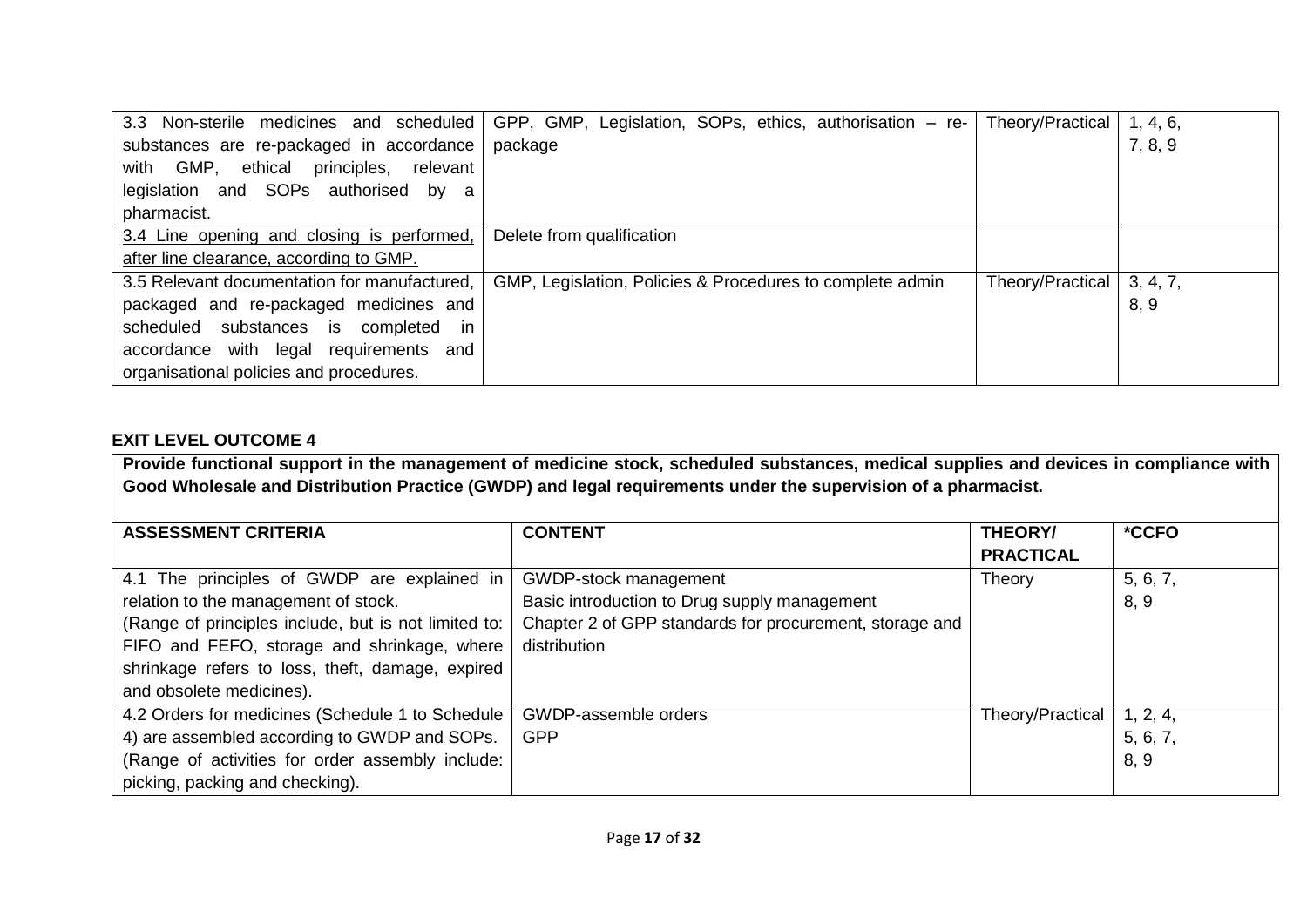| 4.3 Orders for medicines (Schedule 1 to Schedule     | GWDP, SOPs-dispatch orders                            | Theory/Practical | 1, 2, 4, |
|------------------------------------------------------|-------------------------------------------------------|------------------|----------|
| 4) are dispatched according to GWDP and SOPs.        | <b>GPP</b>                                            |                  | 6, 7, 8, |
|                                                      |                                                       |                  | 9        |
| 4.4 Procedures for stock count (cyclic, monthly,     | <b>GWDP-stock count</b>                               | Theory           | 5, 6, 7, |
| quarterly and annually), stock rotation, storage and | <b>GPP</b>                                            |                  | 8, 9     |
| shrinkage are explained according to GWDP.           |                                                       |                  |          |
| 4.5 Expired, obsolete and damaged medicines,         | GWDP, legislation, SOPs, guidelines-stock disposal    | Theory/Practical | 1, 4, 6, |
| scheduled substances, medical supplies and           | GPP-Minimum standards for disposal and destruction of |                  | 7, 8, 9  |
| devices are identified and disposed of according to  | medicines                                             |                  |          |
| GWDP, SOPs, current relevant legislation and         | 3.3.6 of GPP Section B: Re-use of medicines           |                  |          |
| guidelines.                                          |                                                       |                  |          |
| 4.6 All relevant documents and records for           | Legislation, SOPs, guidelines-stock management admin  | Theory/Practical | 3, 4, 7, |
| management of stock are filed in accordance with     |                                                       |                  | 8, 9     |
| relevant legislation, guidelines and SOPs.           |                                                       |                  |          |

# **EXIT LEVEL OUTCOME 5: 200 Notional hours**

| Provide functional support in Phase 2 of dispensing of Schedule 1 to Schedule 5 medicines under the supervision of a pharmacist. |                                                                                                                                                       |                                    |                              |  |
|----------------------------------------------------------------------------------------------------------------------------------|-------------------------------------------------------------------------------------------------------------------------------------------------------|------------------------------------|------------------------------|--|
| <b>ASSESSMENT CRITERIA</b>                                                                                                       | <b>CONTENT</b>                                                                                                                                        | <b>THEORY/</b><br><b>PRACTICAL</b> | *CCFO                        |  |
| 5.1 All phases of the dispensing process are<br>explained in accordance with legal requirements,<br>including GPP.               | GPP 2.7, Legislation-dispensing process Chapter 3<br>subsection 3.1                                                                                   | Theory                             | 3, 6, 8,<br>9                |  |
| process is<br>5.2 Phase 2 of the dispensing<br>demonstrated<br>in<br>accordance<br>with<br>legal<br>requirements, including GPP. | GPP 2.7, Legislation-dispensing phase 2                                                                                                               | Theory/Practical                   | 1, 2, 3,<br>4, 6, 7,<br>8, 9 |  |
| 5.3 Medicines are packed in an appropriate<br>container and labelled in accordance with legal<br>requirements, including GPP.    | GPP 2.7, Legislation- pack medicines<br>Chapter 3, GPP safety in dispensing procedures including<br>3.3.2/3.3.3/3.3.4/3.3.5/3.3.63.3.7/3.3.9/3.3.13/. | Theory/Practical                   | 4, 6, 7,<br>8, 9             |  |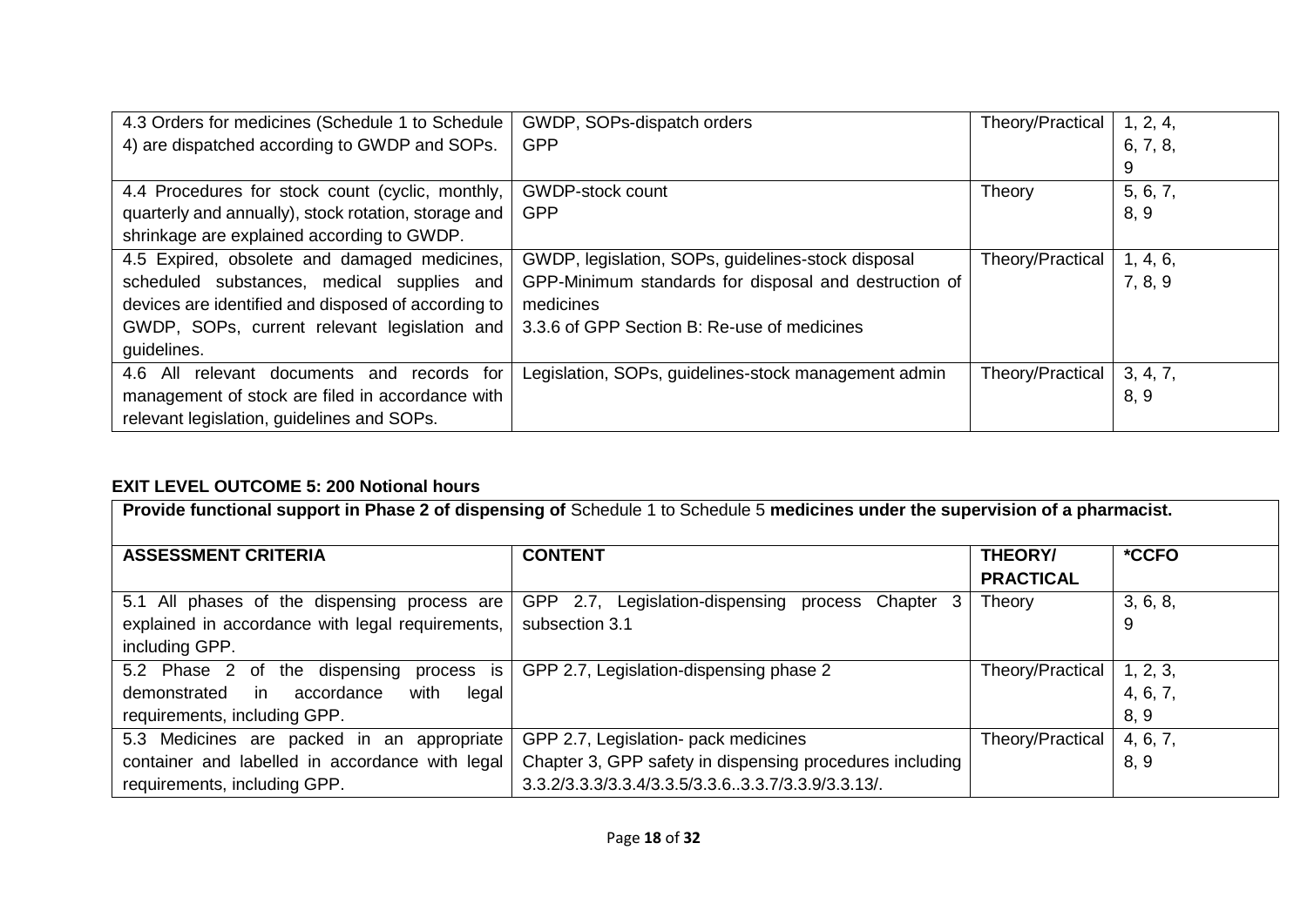| 5.4 Mechanisms to avoid and identify errors are   Error avoidance steps-dispensing phase 2<br>explained in relation to Phase 2 of the dispensing | Theory/Practical            | 1, 4, 6,<br>7, 8, 9 |
|--------------------------------------------------------------------------------------------------------------------------------------------------|-----------------------------|---------------------|
| process.                                                                                                                                         |                             |                     |
| 5.5 Records of selecting, preparing and labelling of   SOPs for dispensing, GPP                                                                  | Theory/Practical   3, 4, 7, |                     |
| prescribed medicines are completed according to                                                                                                  |                             | 8, 9                |
| SOP <sub>s</sub> .                                                                                                                               |                             |                     |

## **EXIT LEVEL OUTCOME 6: 100 Notional hours**

| Perform general housekeeping and administrative tasks in a pharmacy and/or dispensary.                                                |                                                                          |                             |               |
|---------------------------------------------------------------------------------------------------------------------------------------|--------------------------------------------------------------------------|-----------------------------|---------------|
| <b>ASSESSMENT CRITERIA</b>                                                                                                            | <b>CONTENT</b>                                                           | THEORY/<br><b>PRACTICAL</b> | *CCFO         |
| 6.1 Administrative tasks are performed according<br>to SOP                                                                            | Introduction to management<br>SOP's-admin                                | Theory/Practical            | 4, 6, 8,<br>9 |
| 6.2 General housekeeping procedures are applied<br>and documented according to SOP and in<br>compliance with all relevant guidelines. | SOP, guidelines-housekeeping, GPP                                        | Theory/Practical            | 4, 6, 8,<br>9 |
| 6.3 Application of the principles of time<br>management is explained in relation to the scope<br>of work.                             | Time management concepts/principles                                      | Theory/Practical            | 4, 6, 8,<br>9 |
| Effective<br>communication<br>6.4<br>lines of<br>are<br>established and maintained to facilitate team work<br>in the workplace.       | building with other<br>Communication,<br>pharmacy<br>team<br>environment | Theory/Practical            | 2, 3, 4       |

## **EXIT LEVEL OUTCOME 7: 100 Notional hours**

**Provide information to promote health and wellness related to STG & EML**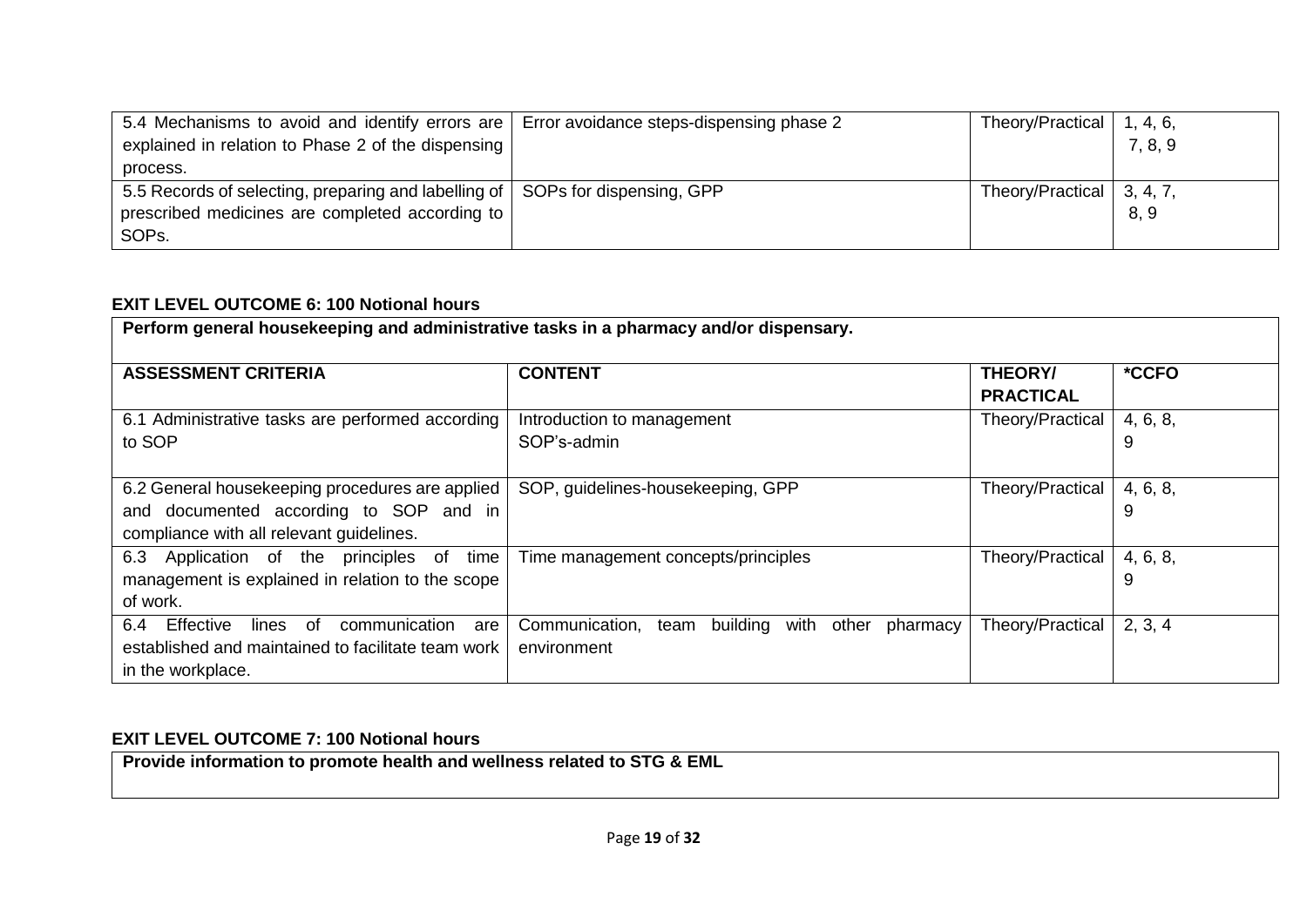| <b>ASSESSMENT CRITERIA</b>                              | <b>CONTENT</b>                          | THEORY/          | *CCFO    |
|---------------------------------------------------------|-----------------------------------------|------------------|----------|
|                                                         |                                         | <b>PRACTICAL</b> |          |
| 7.1 The concepts of health and wellness are             | Health & Wellness- disease & disability | Theory           | 3, 6, 8, |
| explained in terms of disease and disability.           |                                         |                  |          |
| 7.2 Socio-economic factors that contribute to           | Socio-economic factors-dysfunction      | Theory           | 3, 6, 8, |
| health and wellness dysfunction are identified with     |                                         |                  |          |
| examples.                                               |                                         |                  |          |
| 7.3 Preventative<br>$l$ ifestyle $ $<br>and<br>measures | Prevention per condition                | Theory           | 1, 3, 6, |
| modification options are explained in relation to the   |                                         |                  | 8, 9     |
| identified condition.                                   |                                         |                  |          |

## **EXIT LEVEL OUTCOME 8: 100 Notional hours**

**Demonstrate the use of Information and Communication Technology (ICT) in the management of inventory in a manufacturing, wholesale, community or institutional pharmacy/dispensary (either the public or the private sector).**

| <b>ASSESSMENT CRITERIA</b>                         | <b>ESSENTIAL EMBEDDED KNOWLEDGE</b>                 | <b>THEORY/</b>   | *CCFO    |
|----------------------------------------------------|-----------------------------------------------------|------------------|----------|
|                                                    |                                                     | <b>PRACTICAL</b> |          |
| 8.1 Relevant computer peripherals are installed,   | ICT Concepts, Internet, e-mail, Install peripherals | Theory/Practical | 1, 4, 6, |
| configured and operated in accordance with         |                                                     |                  | 7, 9     |
| manufacturer's specifications and instructions.    |                                                     |                  |          |
| 8.2 Relevant computer software applications are    | Install software                                    | Theory/Practical | 1, 4, 6, |
| installed, configured and operated in accordance   |                                                     |                  | 7, 9     |
| manufacturer's<br>with<br>specifications<br>and    |                                                     |                  |          |
| instructions.                                      |                                                     |                  |          |
| 8.3 Relevant inventory reports are produced in the | Produce inventory reports                           | Theory/Practical | 1, 4, 6, |
| required format according to the software          |                                                     |                  | 7, 9     |
| functions and applications.                        |                                                     |                  |          |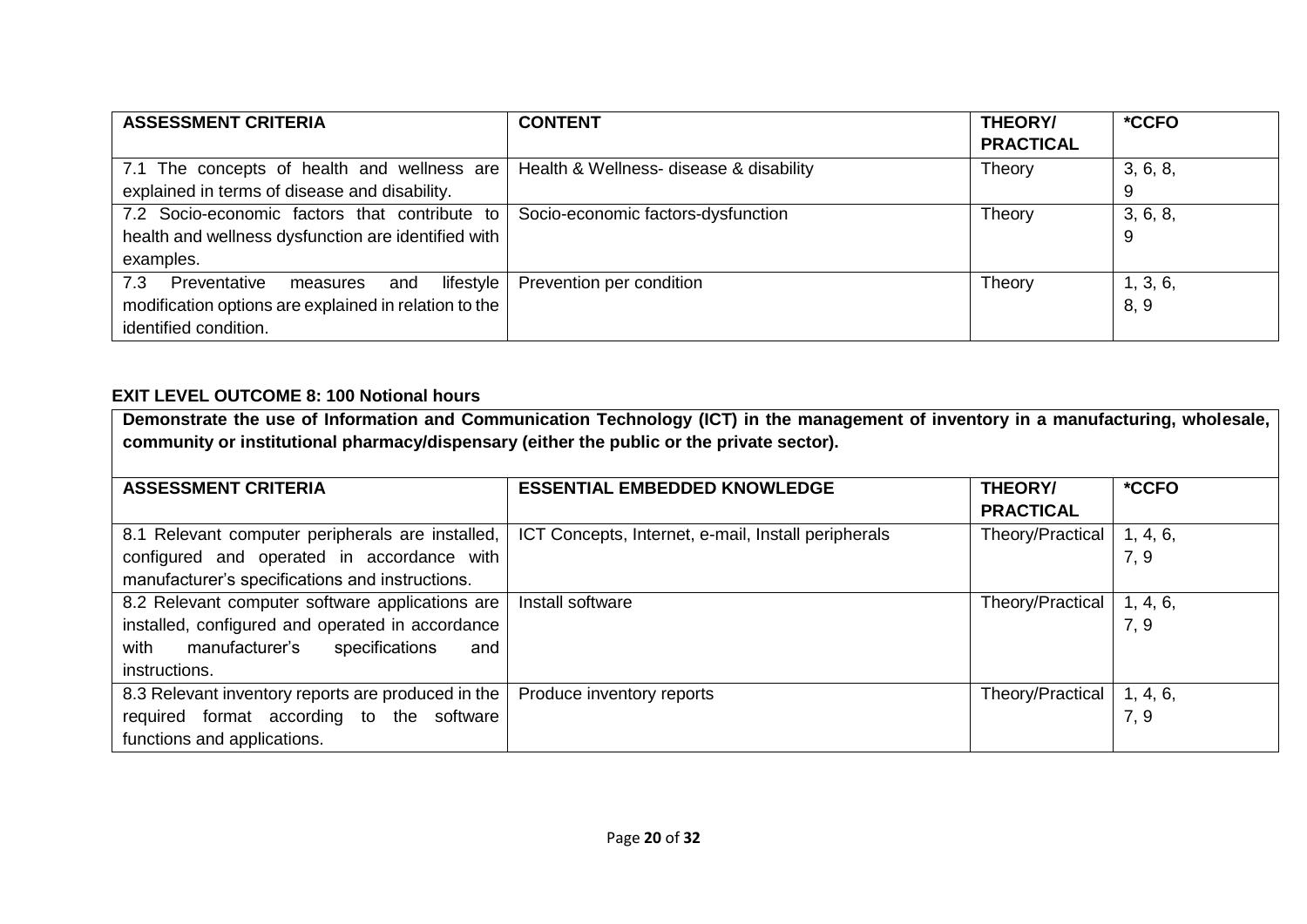| 8.4 Inventory projections and quantification is Produce inventory projections |                               | Theory/Practical   1, 4, 6, |      |
|-------------------------------------------------------------------------------|-------------------------------|-----------------------------|------|
| generated in the required format according to the                             |                               |                             | 7, 9 |
| software functions and applications.                                          |                               |                             |      |
| 8.5 Orders are generated in the required format Generate orders               |                               | Theory/Practical   1, 4, 6, |      |
| using the relevant report application.                                        |                               |                             | 7.9  |
| 8.6 Inventory expenditure is tracked and produced                             | Produce inventory expenditure | Theory/Practical   1, 4, 6, |      |
| using the relevant software application.                                      |                               |                             | 7, 9 |

## **\*CRITICAL CROSS-FIELD OUTCOMES (CCFO)**

- 1. Identify and solve problems
- 2. Work effectively with others
- 3. Communicate effectively, noting cultural sensitivity and diversity
- 4. Organise and manage myself and my activities
- 5. Use mathematics
- 6. Collect, analyse, organise and critically evaluate information
- 7. Use science and technology effectively and critically
- 8. Demonstrate an understanding of the world as a set of related systems
- 9. Learner and societal development

130 credits =1300 notional hours

80 hours practicals (minimum)

3 months workplace experience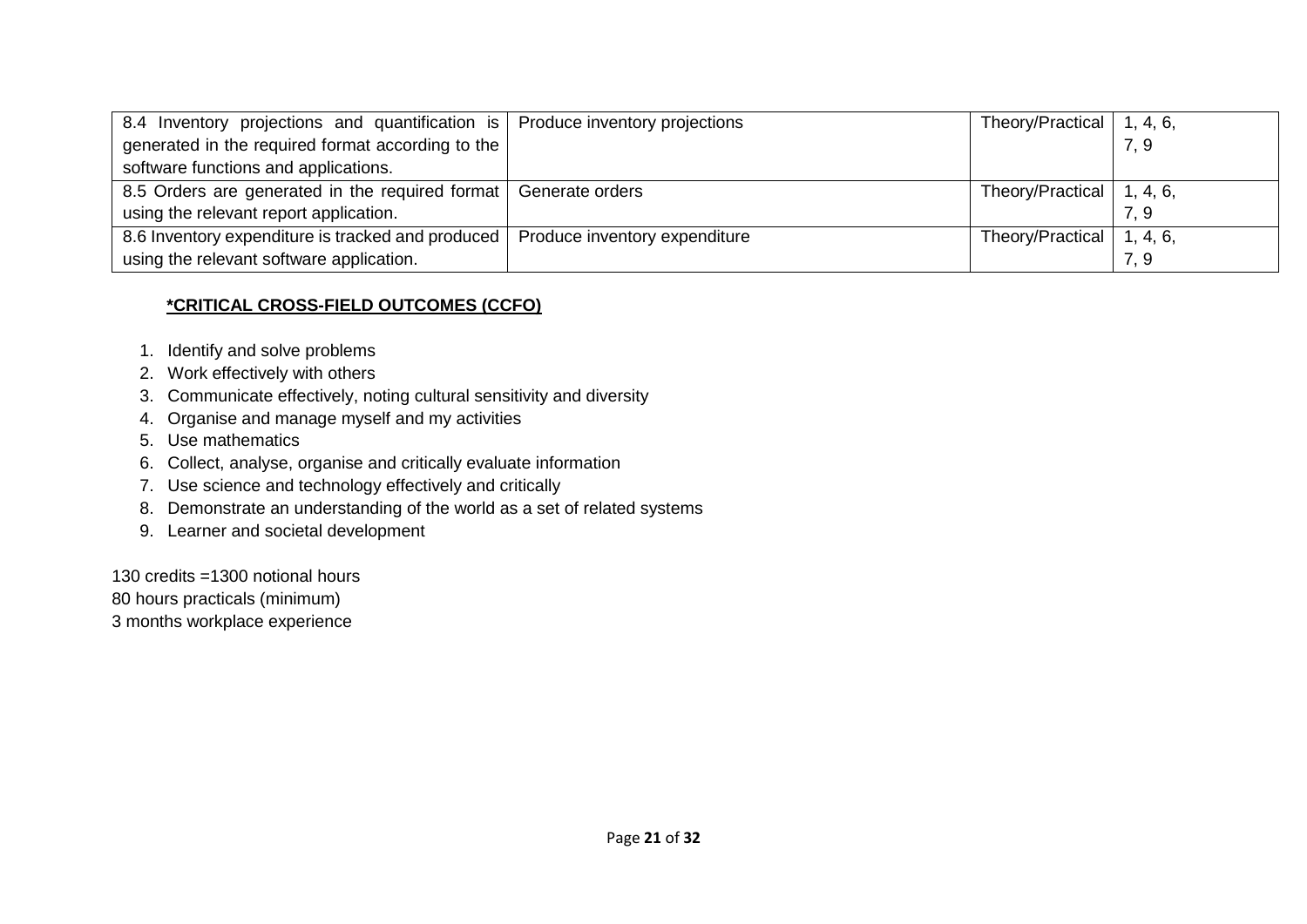## **ANNEXURE B**

# **Curriculum Outline Advanced Certificate: Pharmacy: Technical Support, Level 6**

| <b>Learning Area</b> | <b>Exit Level Outcome</b>                                                                                                                                                                                                                                                                                          | <b>Notional</b><br><b>Hours</b> |
|----------------------|--------------------------------------------------------------------------------------------------------------------------------------------------------------------------------------------------------------------------------------------------------------------------------------------------------------------|---------------------------------|
| Fundamental          | 1. Apply scientific knowledge to provide technical support in<br>pharmaceutical services.                                                                                                                                                                                                                          | 200                             |
| Core                 | 2. Provide technical support to compound, manipulate and<br>prepare sterile and non-sterile medicines and Scheduled<br>substances in compliance with standards as described in Good<br>Pharmacy Practice (GPP) rules and Good Manufacturing<br>Practice (GMP) guidelines under the supervision of a<br>pharmacist. | 150                             |
| Core                 | 3. Provide technical support to manufacture, package and re-<br>package sterile and non-sterile medicines and Scheduled<br>substances in compliance with GMP guidelines under the<br>supervision of a Pharmacist.                                                                                                  | 150                             |
| Core                 | 4. Provide technical support to order, manage, despatch and<br>dispose of medicines, Scheduled substances, medical<br>supplies and devices in compliance with Good Wholesale and<br>Distribution Practice (GWDP) and legal requirements.                                                                           | 150                             |
| Core                 | 5. Provide technical support to dispense prescriptions for<br>patients in compliance with applicable legislation, including<br>GPP.                                                                                                                                                                                | 250                             |
| Core                 | 6. Provide Schedule 0 and 1 medicines in accordance in<br>accordance with legal requirements, including GPP.                                                                                                                                                                                                       | 200                             |
| Core                 | 7. Manage the dispensary in a Primary Health Care Clinic<br>under the indirect supervision of a pharmacist.                                                                                                                                                                                                        | 200                             |
| Elective             | Demonstrate an understanding of the principles<br>8.<br><sub>of</sub><br>management of common chronic conditions                                                                                                                                                                                                   | 100                             |
| Elective             | 9. Demonstrate an understanding of principles of traditional<br>African medicines                                                                                                                                                                                                                                  | 100                             |
| Elective             | understanding<br>of<br>principles<br>10 <sub>1</sub><br>Demonstrate<br>an<br>οf<br>complementary medicines                                                                                                                                                                                                         | 100                             |
| Elective             | Demonstrate<br>understanding<br>11.<br>of<br>principles<br>an<br>of<br>nutraceuticals and functional foods                                                                                                                                                                                                         | 100                             |
|                      |                                                                                                                                                                                                                                                                                                                    | 1400                            |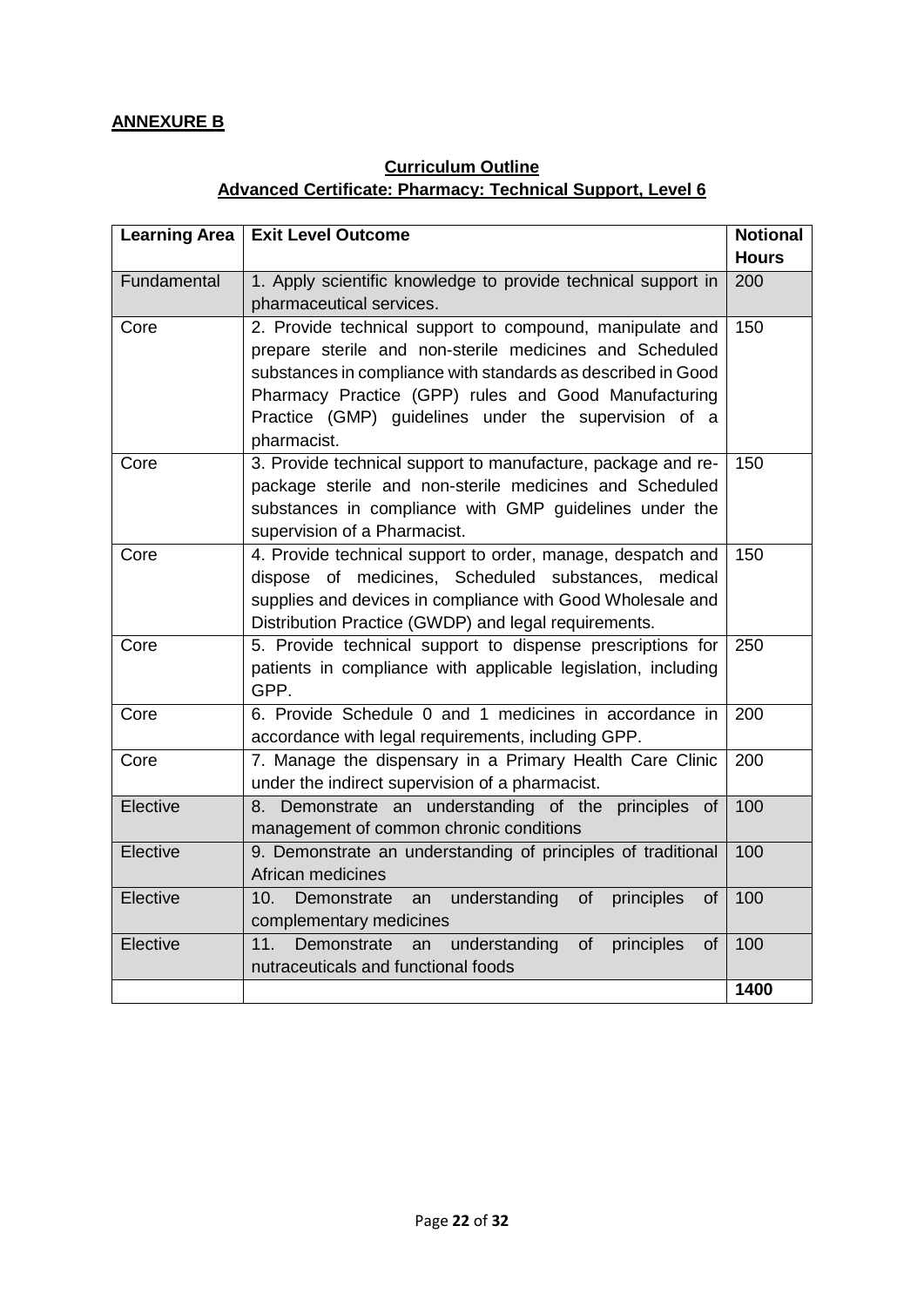# **EXIT LEVEL OUTCOME 1: 200 Notional hours**

| Apply scientific knowledge to provide technical support in pharmaceutical services.                                                                                                                                                                                                                               |                                                                                                                                                                                                                                                                                                                                                                                                                                                                                                                                                               |                                    |                    |
|-------------------------------------------------------------------------------------------------------------------------------------------------------------------------------------------------------------------------------------------------------------------------------------------------------------------|---------------------------------------------------------------------------------------------------------------------------------------------------------------------------------------------------------------------------------------------------------------------------------------------------------------------------------------------------------------------------------------------------------------------------------------------------------------------------------------------------------------------------------------------------------------|------------------------------------|--------------------|
| <b>ASSESSMENT CRITERIA</b>                                                                                                                                                                                                                                                                                        | <b>CONTENT</b>                                                                                                                                                                                                                                                                                                                                                                                                                                                                                                                                                | <b>THEORY/</b><br><b>PRACTICAL</b> | *CCFO              |
| 1.1 Legislation related to the relevant scope of<br>practice in pharmaceutical services is explained in<br>the South African context. (Range of legislation<br>includes, but is not limited to: Medicines and<br>Related Substance Act, Pharmacy Act and related<br>regulations and rules etc.).                  | Medicines and related substances Act 101 of 1965,<br>Sections 20, 21, 22(f) (h), 23, 26, 35<br>Regulations: 2. therapeutic equivalents, 18. licence to<br>compound & dispense<br>28. prescription particulars, 29. Returns of schedules 5, 6,7<br>medicines<br>30. keeping of Registers, 33. Repacking of medicine<br>36. Control of medicines in hospital, 45. Advertising<br>Pharmacy Act 53 of 1974, Sections 35 A, rules of GPP<br><b>Regulations: Scope of Practice</b><br><b>Consumer Protection Act</b><br>Health and Safety Act-Universal precautions | Theory                             | 6/8/9              |
| 1.2 Ethical and professional conduct related to the<br>relevant scope of practice is demonstrated in the<br>provision of pharmaceutical technical support<br>services. (Range of aspects related to professional<br>conduct includes, but is not limited to: values,<br>practices, attitudes and confidentiality. | Pharmacy code of conduct and ethical rules:<br>Wellbeing of the patient<br>Co-operation with health care professionals<br>$\bullet$<br>Advertising<br>Control over medicines                                                                                                                                                                                                                                                                                                                                                                                  | Theory/Practical                   | 2/3/4/<br>8/9      |
| 1.3 Basic Pharmaceutical terms and concepts are<br>explained in relation to sterile drug delivery<br>systems.<br>1.4 Basic scientific principles are applied to sterile                                                                                                                                           | Pharmaceutical terms & concepts related to sterile drug<br>delivery systems:<br>IV & IM, Ophthalmic, TPN<br>sterile pharmaceutical preparations:                                                                                                                                                                                                                                                                                                                                                                                                              | Theory<br>Theory                   | 6/7/9<br>5/6/7/8/9 |
| pharmaceutical preparations.                                                                                                                                                                                                                                                                                      | Basic scientific principles                                                                                                                                                                                                                                                                                                                                                                                                                                                                                                                                   |                                    |                    |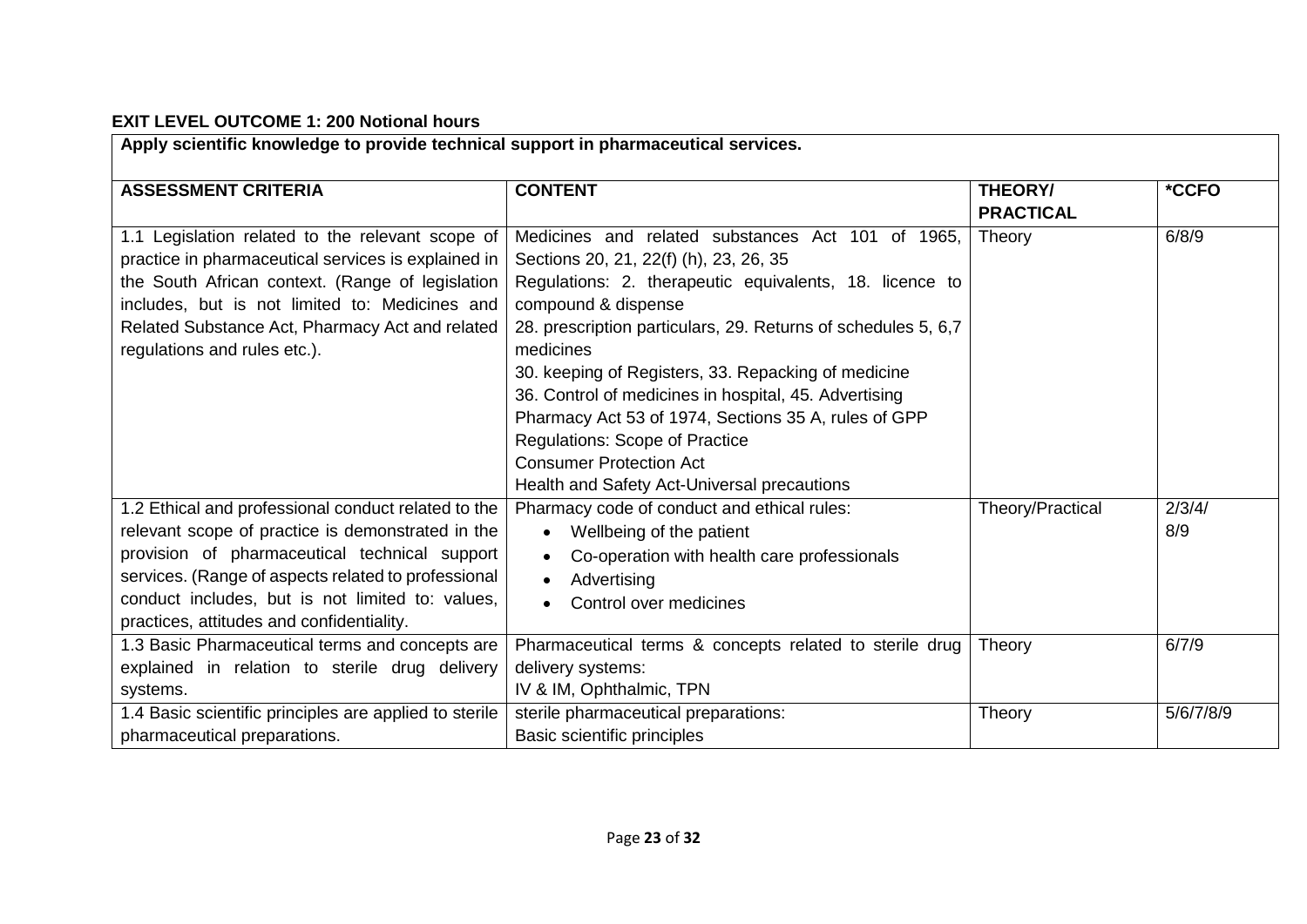|                                                                                         | 1.5 Pharmacology and Biopharmaceutics   Pharmacological classifications of medications used in the   Theory       |                  | 6/7/8/9   |
|-----------------------------------------------------------------------------------------|-------------------------------------------------------------------------------------------------------------------|------------------|-----------|
|                                                                                         | $\vert$ principles that are used in the treatment of treatment of conditions: Introduction to principles of       |                  |           |
| $\sim$ common chronic conditions are explained in Pharmacokinetics and Pharmacodynamics |                                                                                                                   |                  |           |
|                                                                                         | relation to the current National Health Strategic   To include but not limited to: TB, HIV and AIDS,              |                  |           |
|                                                                                         | Plan. (Range of chronic conditions includes, but is   hypertension, diabetes, asthma, arthritis, epilepsy, mental |                  |           |
| not limited to: TB, HIV and AIDS, hypertension, disorders                               |                                                                                                                   |                  |           |
| diabetes, asthma, arthritis, epilepsy, mental                                           |                                                                                                                   |                  |           |
| disorders etc.)                                                                         |                                                                                                                   |                  |           |
| 1.6 Screening tests are performed in accordance   GPP 1.2.13.4 and 2.13                 |                                                                                                                   | Theory/Practical | 3/4/6/7/9 |
| with GPP.                                                                               |                                                                                                                   |                  |           |

## **EXIT LEVEL OUTCOME 2: 150 Notional hours**

**Provide technical support to compound, manipulate and prepare sterile and non-sterile medicines and Scheduled substances in compliance with standards as described in Good Pharmacy Practice (GPP) rules and Good Manufacturing Practice (GMP) guidelines under the supervision of a pharmacist.**

| <b>ASSESSMENT CRITERIA</b>                                                                                                                                                                     | <b>CONTENT</b>                                                    | <b>THEORY/</b><br><b>PRACTICAL</b> | *CCFO            |
|------------------------------------------------------------------------------------------------------------------------------------------------------------------------------------------------|-------------------------------------------------------------------|------------------------------------|------------------|
| 2.1 The principles of GPP are explained in relation  <br>to compounding, manipulating and preparing of<br>sterile medicines.                                                                   | Process of sterile medicine prep: GPP: 2.2                        | Theory                             | 6, 7, 9          |
| 2.2 Sterile admixtures<br>compounded,<br>are<br>manipulated and prepared according to SOPs in<br>accordance with aseptic techniques and principles<br>of GMP and/or GPP for specific patients. | Sterile admixtures:<br>GPP (2.17),<br>GMP GNR. 7659 of 2 May 2003 | Theory/Practical                   | 4, 6, 7, 9       |
| 2.3 Records are generated for each of the<br>preparations produced in accordance with legal   for records<br>requirements and organisational policies<br>and<br>procedures.                    | GPP – chapter 2 (2.7.1.2) Legislation, policies, procedures       | Theory/Practical                   | 4, 6, 7,<br>8, 9 |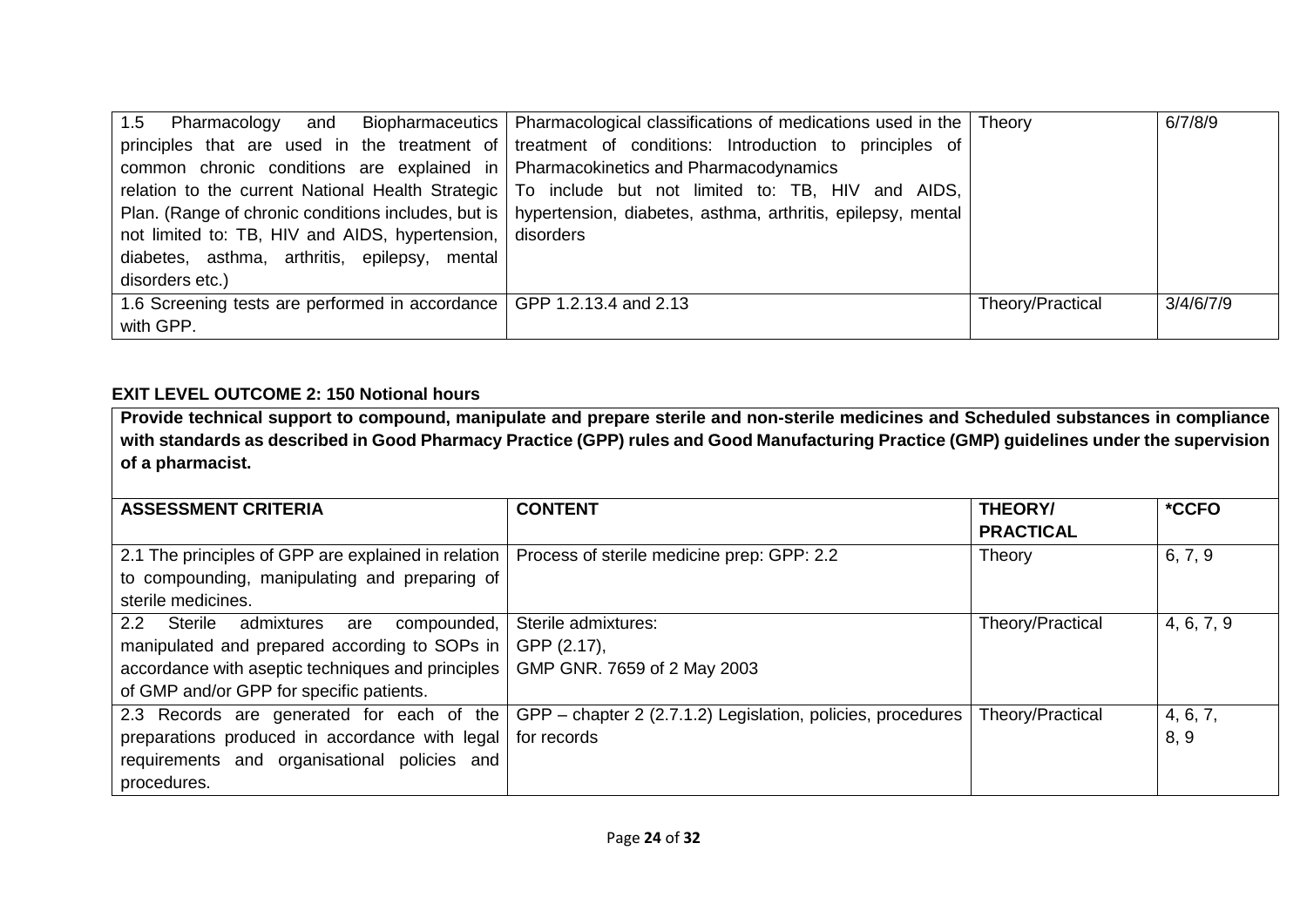## **EXIT LEVEL OUTCOME 3: 150 Notional hours**

**Provide technical support to manufacture, package and re-package sterile and non-sterile medicines and Scheduled substances in compliance with GMP guidelines under the supervision of a Pharmacist.**

| <b>ASSESSMENT CRITERIA</b>                        | <b>CONTENT</b>                                         | <b>THEORY/</b>   | *CCFO    |
|---------------------------------------------------|--------------------------------------------------------|------------------|----------|
|                                                   |                                                        | <b>PRACTICAL</b> |          |
| 3.1 Pharmaceutical and GMP<br>principles are      | Manufacture of sterile med & scheduled substances: GMP | Theory           | 6, 7, 9  |
| explained in relation to the manufacturing,       |                                                        |                  |          |
| packaging and re-packaging of sterile medicines   |                                                        |                  |          |
| and scheduled substances.                         |                                                        |                  |          |
| 3.2 Resources, materials and equipment for        | Prepare for manufacture                                | Practical        | 4, 6, 7, |
| preparation of specific medicines are organised   |                                                        |                  | 8, 9     |
| and prepared in accordance with process           |                                                        |                  |          |
| documentation.                                    |                                                        |                  |          |
| 3.3 Line-clearance (Schedule 1 to 4) is performed | GMP-line opening & closing                             | Practical        | 1, 4, 6, |
| according to GMP and process documentation.       | Clear line: docs (including sterile and non-sterile)   |                  | 7, 9     |
| 3.4 The manufacturing process is maintained and   | Maintain manufacture: GMP, SOPs                        | Practical        | 1, 2, 4, |
| controlled in accordance with GMP and relevant    |                                                        |                  | 6, 7, 9  |
| SOP <sub>s</sub> .                                |                                                        |                  |          |
| 3.5 Related documents are completed and records   | Complete docs: GMP                                     | Practical        | 4, 6, 8, |
| maintained in accordance with GMP.                |                                                        |                  | 9        |

### **EXIT LEVEL OUTCOME 4: 150 Notional hours**

**Provide technical support to order, manage, despatch and dispose of medicines, Scheduled substances, medical supplies and devices in compliance with Good Wholesale and Distribution Practice (GWDP) and legal requirements.**

| 757<br>.<br>`EKIA<br>.SMEN ′<br>. .<br>一下!<br>- - - - - | <b>ONTENT</b><br>CO. | THEORY/                         | $*$<br>. .<br>™∪∪ |
|---------------------------------------------------------|----------------------|---------------------------------|-------------------|
|                                                         |                      | <b>TICAL</b><br>DD A.<br>$\sim$ |                   |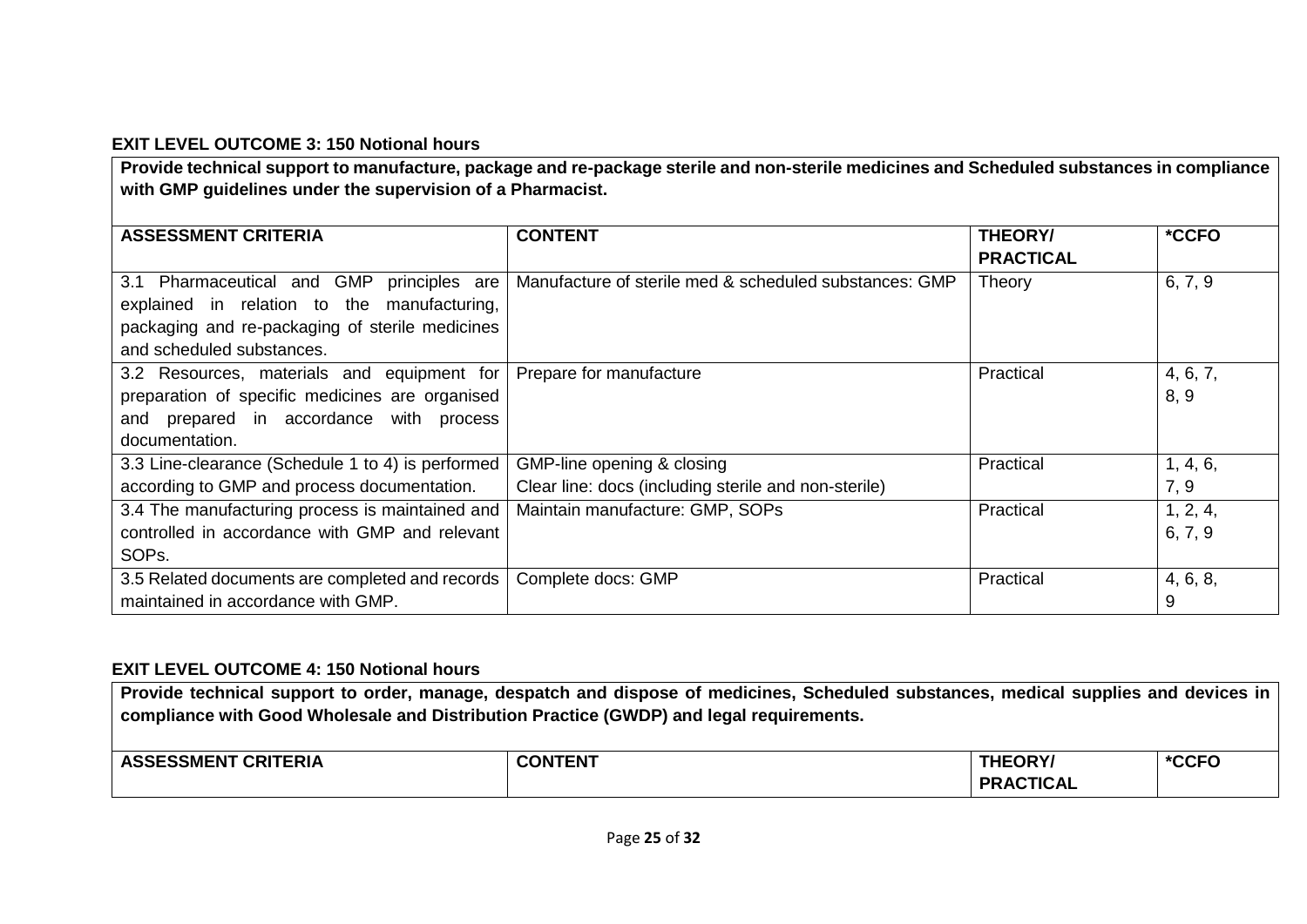| 4.1 (a) In a primary care clinic, ordering and receipt<br>of Schedule 1 to 6 medicines, Scheduled<br>substances, medical supplies and devices are<br>organised and managed in accordance with GMP,<br>GPP and GWDP<br>4.1 (b) Under direct supervision, ordering and<br>receipt of Schedule 1 to 5 medicines, Scheduled<br>substances, medical supplies and devices are<br>organised and managed in accordance with GMP,<br>GPP and GWDP. | GMP, GPP 2.4 to 2.6, GWDP: stock order & receipt,<br>Drug supply management                                      | Theory/Practical | 1, 2, 3, 4, 6, 7,<br>8, 9 |
|-------------------------------------------------------------------------------------------------------------------------------------------------------------------------------------------------------------------------------------------------------------------------------------------------------------------------------------------------------------------------------------------------------------------------------------------|------------------------------------------------------------------------------------------------------------------|------------------|---------------------------|
| 4.2 (a) In a primary care clinic, stock of Schedule 1<br>to 6 medicines is organised, managed and secured<br>in accordance with legal requirements, including<br>GMP, GPP and GWDP.<br>4.2 (b) Under direct supervision, stock of Schedule<br>1 to 5 medicines is organised, managed and<br>secured in accordance with legal requirements,<br>including GMP, GPP and GWDP.                                                                | GMP, GPP, GWDP, Legislation: stock management                                                                    | Theory/Practical | 1, 2, 3, 4, 6, 7,<br>8, 9 |
| Despatch<br>medicines.<br>Scheduled<br>4.3<br>of<br>substances, medical supplies and devices are<br>organised and managed in accordance with GMP,<br>GPP and GWDP.                                                                                                                                                                                                                                                                        | GMP, GPP 2.3.1 to 2.3.7,<br>GWDP: despatch stock                                                                 | Theory/Practical | 1, 2, 3, 4, 6, 7,<br>8, 9 |
| 4.4 Disposal of expired and unwanted medicines,<br>scheduled substances, medical supplies and<br>devices is managed according to current relevant<br>legislation and guidelines.                                                                                                                                                                                                                                                          | GPP, Legislation, Guidelines: stock disposal<br>Regulation 27 of the Medicines and Related Substances Act<br>101 | Theory/Practical | 1, 2, 3, 4, 6, 7,<br>9    |
| 4.5 Documents are completed and records<br>accordance<br>applicable<br>maintained<br>in<br>with<br>legislation and SOPs.                                                                                                                                                                                                                                                                                                                  | Legislation, SOPs: complete admin                                                                                | Theory/Practical | 4, 6, 8,<br>9             |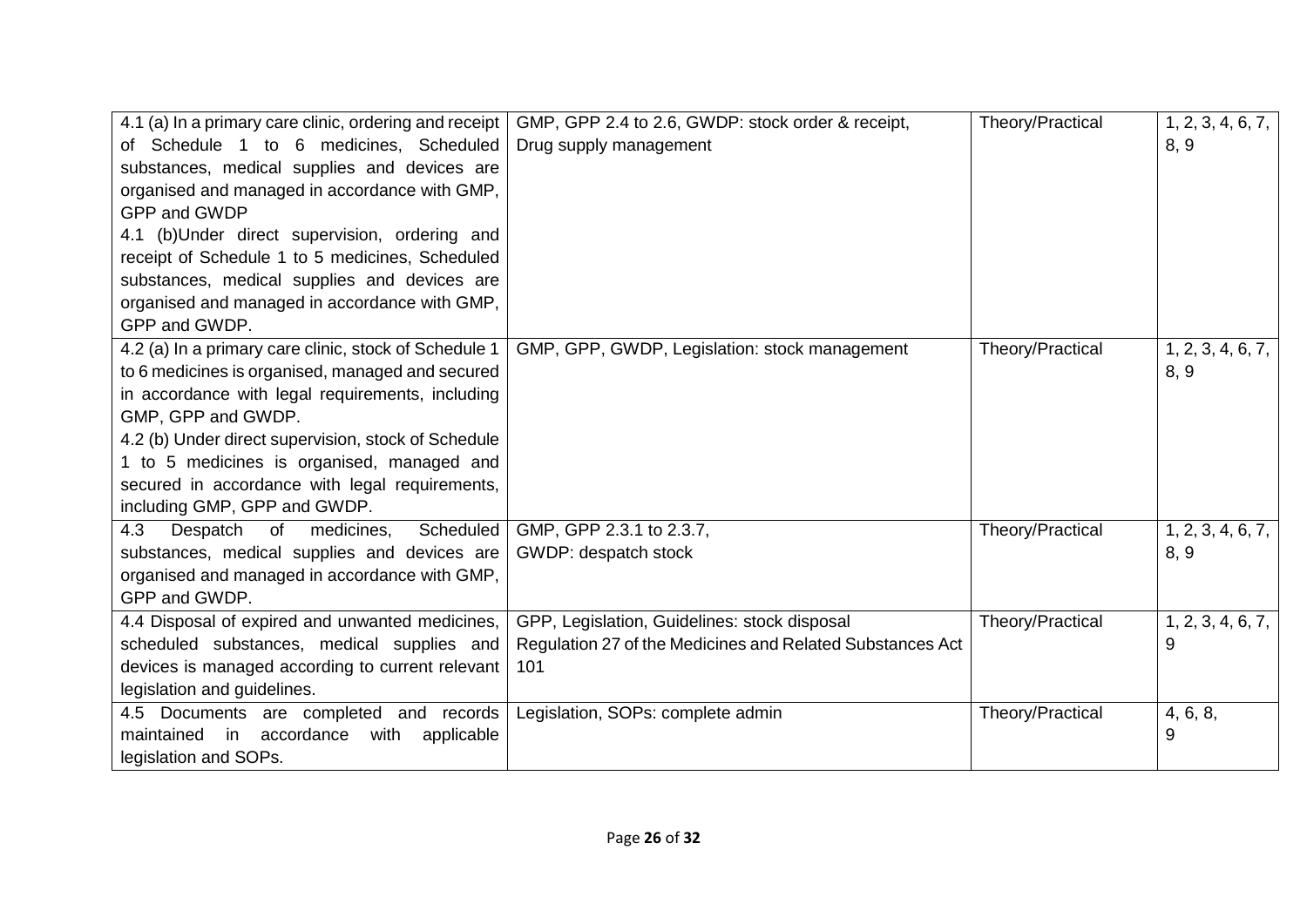## **EXIT LEVEL OUTCOME 5: 250 Notional hours**

|                                                                                                                                                                                                                     | Provide technical support to dispense prescriptions for patients in compliance with applicable legislation, including GPP.                              |                             |                        |
|---------------------------------------------------------------------------------------------------------------------------------------------------------------------------------------------------------------------|---------------------------------------------------------------------------------------------------------------------------------------------------------|-----------------------------|------------------------|
| <b>ASSESSMENT CRITERIA</b>                                                                                                                                                                                          | <b>CONTENT</b>                                                                                                                                          | THEORY/<br><b>PRACTICAL</b> | *CCFO                  |
| 5.1 Communication with patients/caregivers<br>is conducted in a professional manner in terms of<br>sensitivity to patients' needs and diversity.                                                                    | Communication – according to scope of practice, History<br>taking tools, GPP – chapters on scheduled substances<br>2.8.1.4; 2.8.1.5; 2.8.1.13; 2.8.1.14 | Theory/Practical            | 1, 2, 3,<br>4, 6, 9    |
| 5.2 Prescriptions are screened for compliance with<br>the Primary Health Care Standard Treatment<br>Guidelines and Essential Medicines List (EML) and<br>other approved protocol/s.                                 | Screen prescriptions for compliance, SOPs for practice<br>under indirect supervision, Medical abbreviations, GPP,<br>STG and EML                        | Theory/Practical            | 4, 6, 7<br>9           |
| 5.3 Prescriptions are dispensed according to<br>organisational procedures and in accordance with<br>current legislation and GPP provided that the<br>pharmacist interprets<br>and evaluates<br>the<br>prescription. | Dispense medicines, legislation, GPP, Role of the PT in<br>Phase 1,2 & 3 of dispensing, according to the scope of<br>practice, SOPs                     | Theory/Practical            | 3, 4, 6,<br>7, 8, 9    |
| 5.4 Patient and/or prescription is/are referred to a<br>pharmacist for further management as needed or<br>in relation to problems relating to medicine use.                                                         | Referral guidelines -according to scope of practice, SOPs,<br>STG and EML                                                                               | Theory/Practical            | 1, 3, 4, 6, 7, 8,<br>9 |
| 5.5 Relevant<br>records<br>maintained<br>in<br>are<br>with<br>the<br>legislative<br>accordance<br>current<br>requirements, including GPP.                                                                           | Admin-according to scope of practice, legislation, GPP                                                                                                  | Theory/Practical            | 4, 6, 8, 9             |

## **EXIT LEVEL OUTCOME 6: 200 Notional hours**

| Provide Schedule 0, 1 and 2 medicines in accordance in accordance with legal requirements, including GPP. $\,$ |                |                |       |
|----------------------------------------------------------------------------------------------------------------|----------------|----------------|-------|
| <b>ASSESSMENT CRITERIA</b>                                                                                     | <b>CONTENT</b> | <b>THEORY/</b> | *CCFO |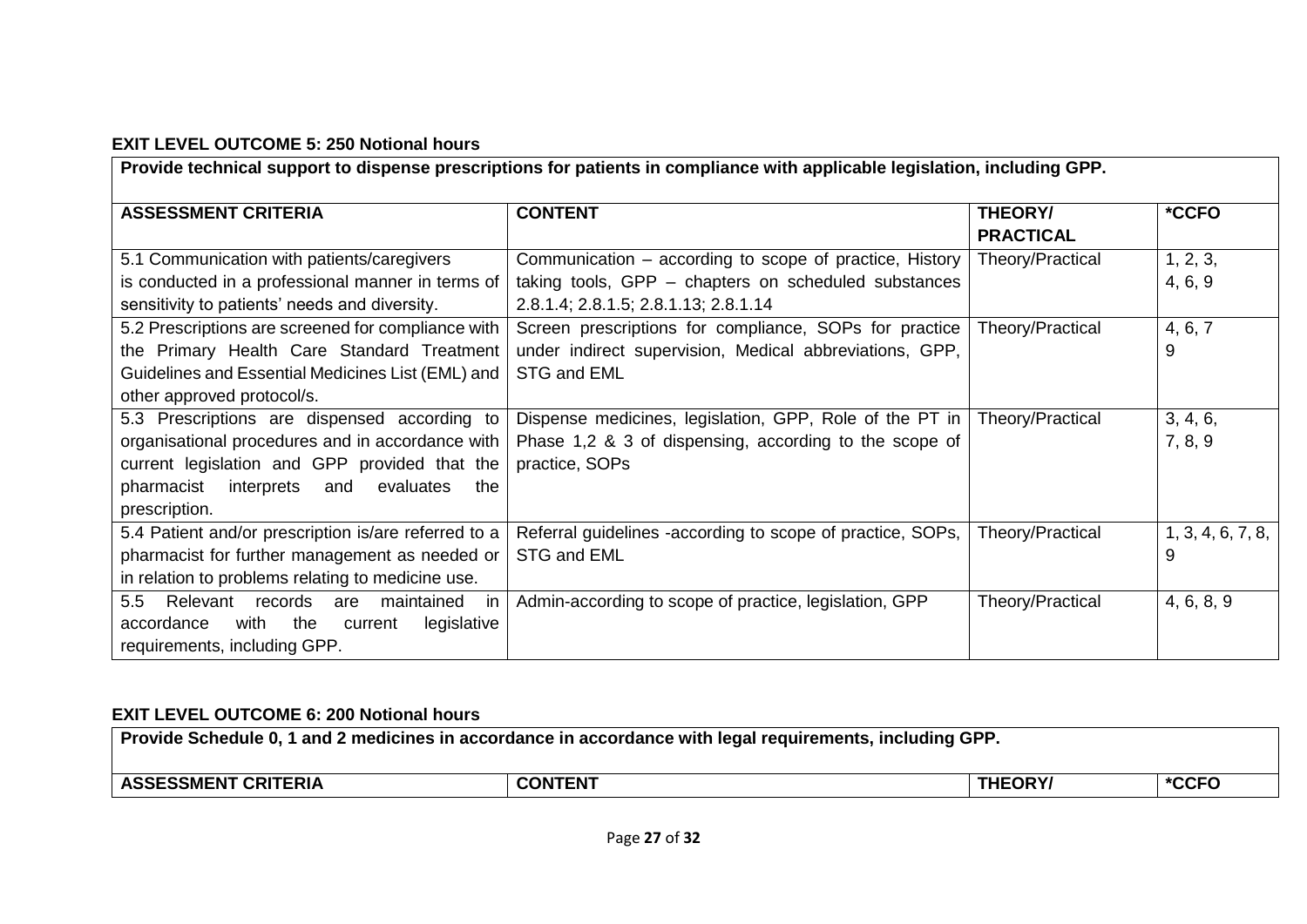|                                                     |                                                           | <b>PRACTICAL</b> |                  |
|-----------------------------------------------------|-----------------------------------------------------------|------------------|------------------|
| 6.1 Communication with patients/caregivers is       | History taking tool; 2.8.1.5; 2.8.1.10;<br>Communication, | Theory/Practical | 2, 3, 4, 6, 9    |
| conducted and relevant information and history is   | 2.8.11; 2,8.1.13                                          |                  |                  |
| obtained in a professional manner in terms of       |                                                           |                  |                  |
| sensitivity to patients' needs and diversity.       |                                                           |                  |                  |
| 6.2 A suitable course of action is decided in       | Determine course of action, SOPs; basic pharmacology and  | Theory/Practical | 1, 2, 3, 4, 6, 9 |
| consultation with a pharmacist in terms of the      | pathophysiology related to schedule 0 and 1               |                  |                  |
| presented information, including the history.       |                                                           |                  |                  |
| 6.3 Medicines and/or appropriate advice is/are      | Provide medicines/advice, STGs and EML and MIMS           | Theory/Practical | 2, 3, 4, 6, 9    |
| provided according to GPP and principles of         | classification, Knowledge of illness, GPP                 |                  |                  |
| pharmaceutical care.                                |                                                           |                  |                  |
| 6.4 Patient is referred to a pharmacist for further | Referral tools, SOPs, Scope of Practice                   | Theory/Practical | 1, 3, 4, 6, 7, 9 |
| management as needed or in relation to problems     |                                                           |                  |                  |
| relating to medicine use.                           |                                                           |                  |                  |
| 6.5 Appropriate records are completed and filed in  | GPP, Admin, SOPs                                          | Theory/Practical | 4, 6, 8, 9       |
| accordance with GPP.                                |                                                           |                  |                  |

# **EXIT LEVEL OUTCOME 7: 200 Notional hours**

|                                                                                                                                                                                                    | Manage the dispensary in a Primary Health Care Clinic under the indirect supervision of a pharmacist.                                                                                                                                                                                      |                                    |                           |
|----------------------------------------------------------------------------------------------------------------------------------------------------------------------------------------------------|--------------------------------------------------------------------------------------------------------------------------------------------------------------------------------------------------------------------------------------------------------------------------------------------|------------------------------------|---------------------------|
| <b>ASSESSMENT CRITERIA</b>                                                                                                                                                                         | <b>CONTENT</b>                                                                                                                                                                                                                                                                             | <b>THEORY/</b><br><b>PRACTICAL</b> | *CCFO                     |
| 7.1 Resources are<br>limited to: equipment, infrastructure, personnel,<br>stock and funds).<br>(Range of legal requirements include, but is not<br>limited to: relevant provisions of PFMA, Labour | managed according to   Manage resources, GPP, SOPs, LRA, PFMA, Drug supply  <br>operational and legal requirements (including   management, including procurement, distribution and use<br>GPP). (Range of resources include, but is not   principles, Manage human resources, NDP and EML | Theory/Practical                   | 1, 2, 3,<br>4, 6, 7, 8, 9 |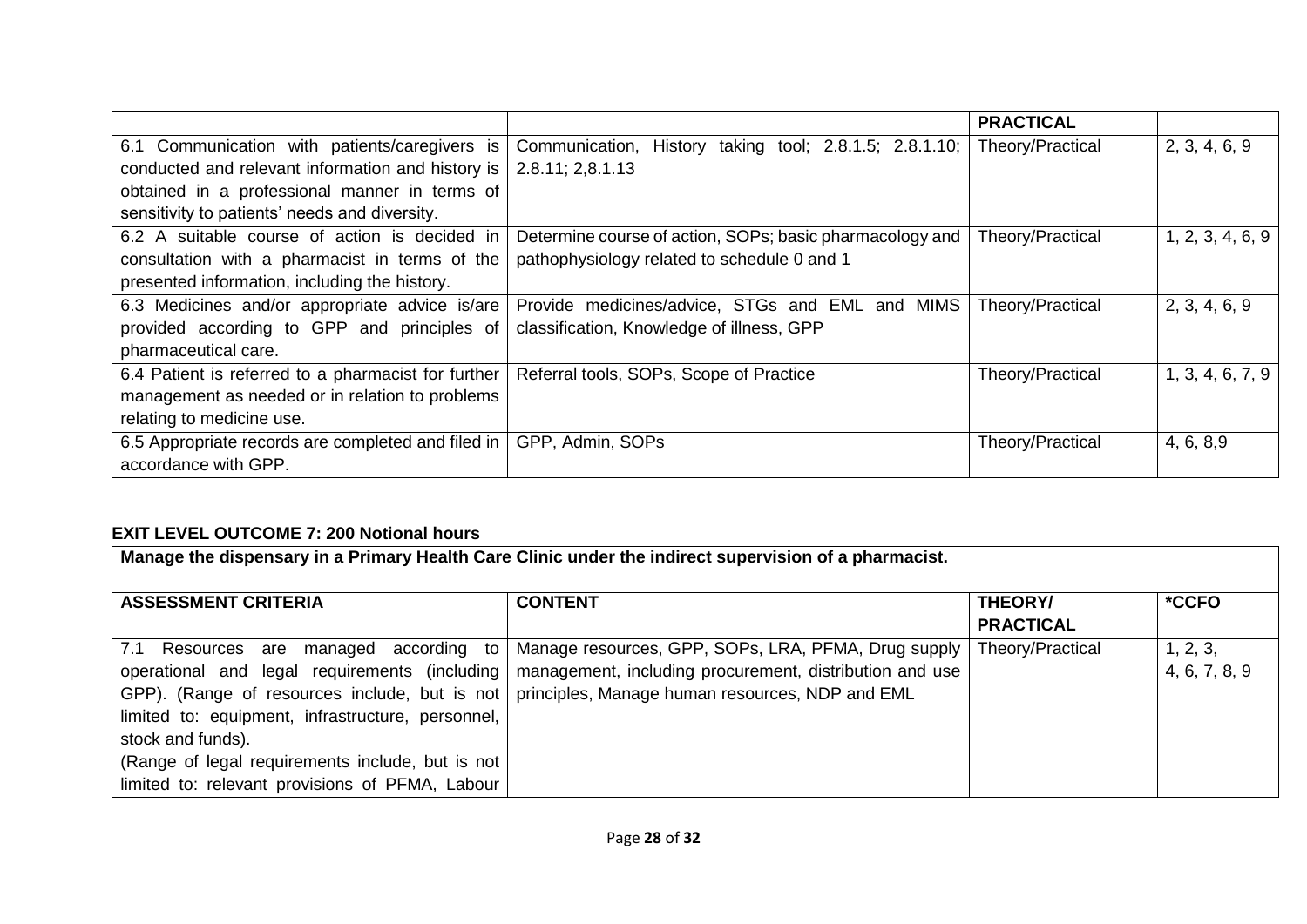| Relations Act and Basic Conditions of Employment              |                                                                  |                  |          |
|---------------------------------------------------------------|------------------------------------------------------------------|------------------|----------|
| Act).                                                         |                                                                  |                  |          |
| 7.2 Application of the principles of supervision is           | Application of supervisory<br>principles<br>down),<br>and<br>(up | Theory/Practical | 2, 3, 4, |
| explained in pharmaceutical practice.                         | Leadership, mentorship,                                          |                  | 6, 7.9   |
| 7.3<br>Application<br>principles<br>of<br>time<br>. of<br>the | Introduction to time management principles                       | Theory/Practical | 4, 6, 7, |
| pharmaceutical<br>explained in<br>management is               |                                                                  |                  | 8.9      |
| practice.                                                     |                                                                  |                  |          |
| 7.4 Application of the principles of team building is         | Overview and structure of health care system, Team               | Theory/Practical | 2, 4, 6, |
| explained in pharmaceutical practice.                         | building principles, roles and responsibilities in a multi-      |                  | 8, 9     |
|                                                               | disciplinary health care team and community                      |                  |          |
| Effective<br>7.5<br>lines<br>of<br>communication<br>are       | Communication with all role-players within the health care       | Theory/Practical | 2, 3, 4, |
| facilitate<br>established<br>maintained<br>and<br>to          | team and community                                               |                  | 6, 9     |
| supervision in the workplace.                                 |                                                                  |                  |          |

# **EXIT LEVEL OUTCOME 8: 100 Notional hours**

| Demonstrate an understanding of the principles of management of common chronic conditions                                                                                                                                                                                                  |                                                                                                                                                                                                                                                                                                                                           |                                    |                  |
|--------------------------------------------------------------------------------------------------------------------------------------------------------------------------------------------------------------------------------------------------------------------------------------------|-------------------------------------------------------------------------------------------------------------------------------------------------------------------------------------------------------------------------------------------------------------------------------------------------------------------------------------------|------------------------------------|------------------|
| <b>ASSESSMENT CRITERIA</b>                                                                                                                                                                                                                                                                 | <b>CONTENT</b>                                                                                                                                                                                                                                                                                                                            | <b>THEORY/</b><br><b>PRACTICAL</b> | *CCFO            |
| 8.1 Aetiology and Epidemiology of the common<br>chronic conditions are explained in relation to the<br>current National Health Strategic Plan.<br>(Range of chronic condition includes: TB, HIV and<br>AIDS, hypertension, diabetes, asthma, arthritis,<br>Epilepsy and mental disorders.) | Topics such as: Principles of evidence-based medicine and Theory/Practical<br>formulary development, Introduction to the principles of<br>research methodology, Aetiology, Epidemiology: Common<br>chronic conditions, Pharmacology on drugs on EML, Use of<br>drug delivery systems e.g. how to use an metered dose<br>inhaler/nebulizer |                                    | 6, 7, 9          |
| $l$ ifestyle $ $<br>8.2 Preventative measures<br>and<br>modification options are explained in relation to<br>common chronic conditions.                                                                                                                                                    | Prevention: Common chronic conditions                                                                                                                                                                                                                                                                                                     | Theory/Practical                   | 1, 4, 6,<br>8, 9 |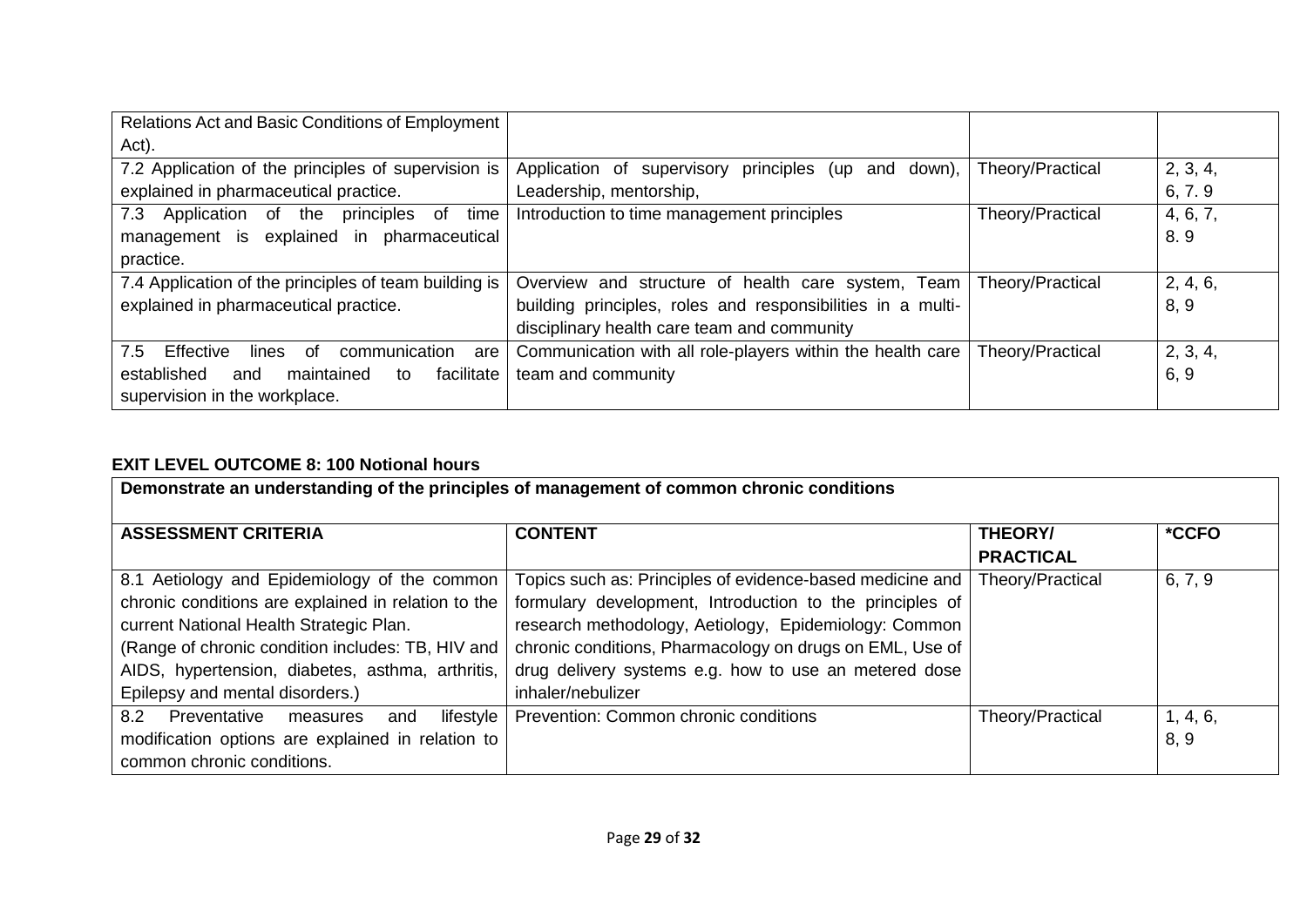| 8.3 Circumstances under which a patient with a Conditions for referral | Theory/Practical | 4, 6, 8, 9 |
|------------------------------------------------------------------------|------------------|------------|
| chronic condition is referred to another Health                        |                  |            |
| Care Provider/facility are described as it relates to                  |                  |            |
| the information presented and the profile of the                       |                  |            |
| patient.                                                               |                  |            |

## **EXIT LEVEL OUTCOME 9: 100 Notional hours**

| Demonstrate an understanding of principles of traditional African medicines                                                                                                 |                                                                                                                                                         |                  |         |
|-----------------------------------------------------------------------------------------------------------------------------------------------------------------------------|---------------------------------------------------------------------------------------------------------------------------------------------------------|------------------|---------|
| <b>ASSESSMENT CRITERIA</b>                                                                                                                                                  | <b>CONTENT</b>                                                                                                                                          |                  | *CCFO   |
| philosophies of traditional African<br>9.1 The<br>medicines and principles of therapies are<br>explained in terms of how they complement those<br>of conventional medicine. | Introduction to research methodology, Difference between<br>complementary and alternative medicines, Definition of<br>TAM, Philosophy, therapies of TAM | Theory           | 6, 8, 9 |
| 9.2 The sale of traditional African medicines are<br>in terms of the associated<br>described<br>responsibilities, limitations, benefits and potential<br>risks              | responsibilities, limitations, benefits and potential risks: sale<br>of TAM, common remedies                                                            | Theory/Practical | 6, 8, 9 |
| 9.3 The regulation and use of traditional African<br>medicines are explained in terms of legislation.                                                                       | Legislation: TAM                                                                                                                                        | Theory           | 6, 8, 9 |

## **EXIT LEVEL OUTCOME 10: 100 Notional hours**

| Demonstrate an understanding of principles of complementary medicines |                |                                    |       |
|-----------------------------------------------------------------------|----------------|------------------------------------|-------|
| <b>ASSESSMENT CRITERIA</b>                                            | <b>CONTENT</b> | <b>THEORY/</b><br><b>PRACTICAL</b> | *CCFO |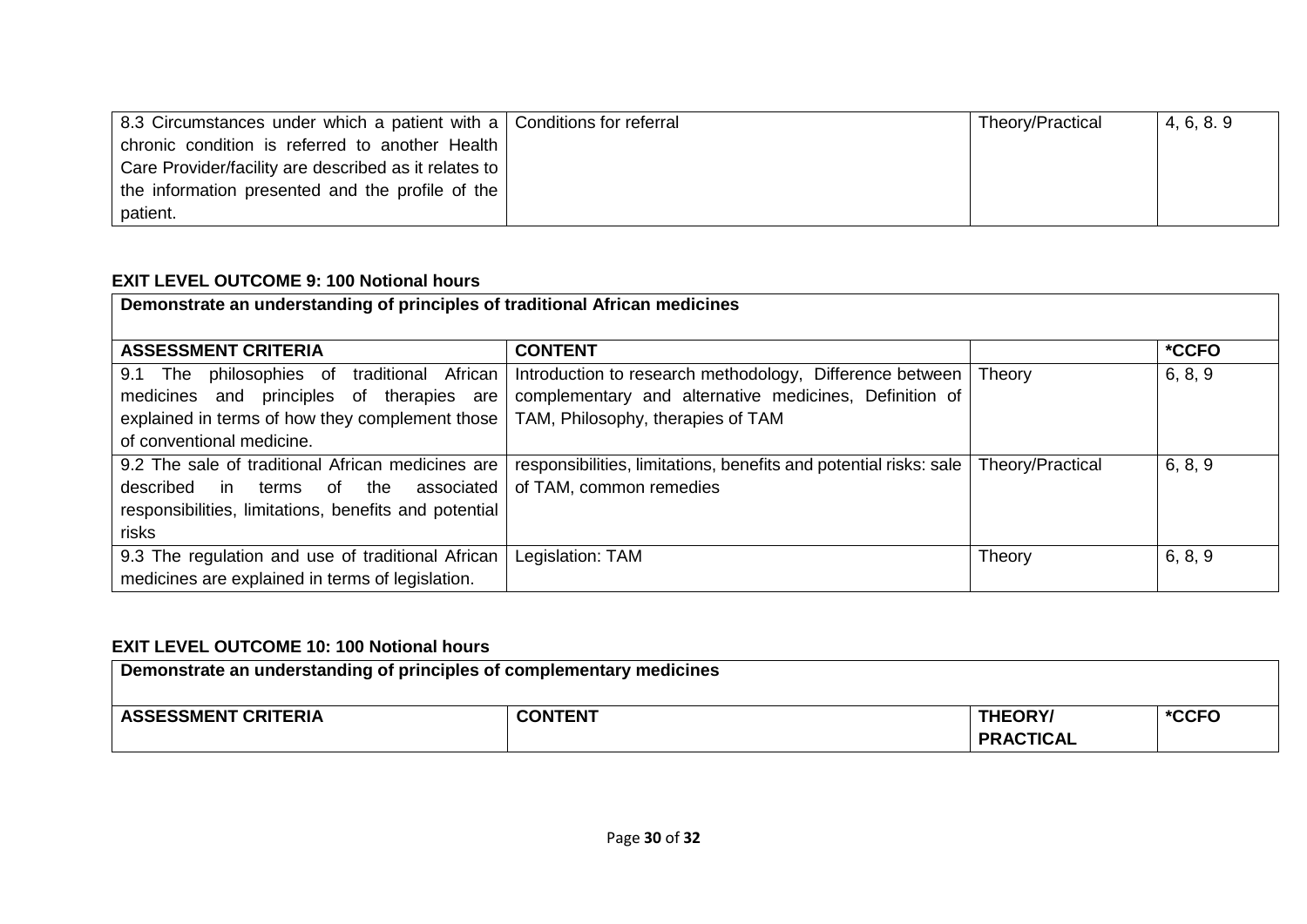| 10.1<br>The<br>philosophies<br>of                                             | complementary   Introduction to research methodology, Difference between   Theory                                                |        | 6, 8, 9 |
|-------------------------------------------------------------------------------|----------------------------------------------------------------------------------------------------------------------------------|--------|---------|
| principles of<br>therapies are<br>and<br>medicines                            | complementary and alternative medicines,<br>Definition,                                                                          |        |         |
| explained in terms of how they complement those   Philosophy, therapies of CM |                                                                                                                                  |        |         |
| of conventional medicine                                                      |                                                                                                                                  |        |         |
|                                                                               | 10.2 The sale of complementary medicines is responsibilities, limitations, benefits and potential risks: sale   Theory/Practical |        | 6, 8, 9 |
| described in terms of the associated of CM, common therapies                  |                                                                                                                                  |        |         |
| responsibilities, limitations, benefits and potential                         |                                                                                                                                  |        |         |
| risks.                                                                        |                                                                                                                                  |        |         |
| 10.3 The regulation and use of complementary                                  | Legislation: CM                                                                                                                  | Theory | 6, 8, 9 |
| medicines are explained in terms of legislation.                              |                                                                                                                                  |        |         |

# **EXIT LEVEL OUTCOME 11: 100 Notional hours**

| Demonstrate an understanding of principles of nutraceuticals and functional foods |                                                                   |                                    |         |
|-----------------------------------------------------------------------------------|-------------------------------------------------------------------|------------------------------------|---------|
| <b>ASSESSMENT CRITERIA</b>                                                        | <b>CONTENT</b>                                                    | <b>THEORY/</b><br><b>PRACTICAL</b> | *CCFO   |
| 11.1 The philosophies of nutraceuticals and                                       | Introduction to research methodology, Difference between          | Theory/                            | 6, 8, 9 |
| functional foods and principles of therapies are                                  | complementary and alternative medicines, Definition,              |                                    |         |
| explained in terms of how they complement those                                   | Philosophy, therapies of Nutraceuticals & functional foods        |                                    |         |
| of conventional medicine.                                                         |                                                                   |                                    |         |
| 11.2 The sale of nutraceuticals and functional                                    | responsibilities, limitations, benefits and potential risks: sale | Theory/Practical                   | 6, 8, 9 |
| foods are described in terms of the associated                                    | Nutraceuticals & functional<br>of<br>foods.<br>common             |                                    |         |
| responsibilities, limitations, benefits and potential                             | Nutraceuticals & functional foods                                 |                                    |         |
| risks.                                                                            |                                                                   |                                    |         |
| 11.3 The regulation and use of nutraceuticals and                                 | Legislation: Nutraceuticals & functional foods                    | Theory/                            | 6, 8, 9 |
| functional foods are explained in terms of                                        |                                                                   |                                    |         |
| legislation.                                                                      |                                                                   |                                    |         |

**\*Critical Cross Field Outcomes (CCFO)**